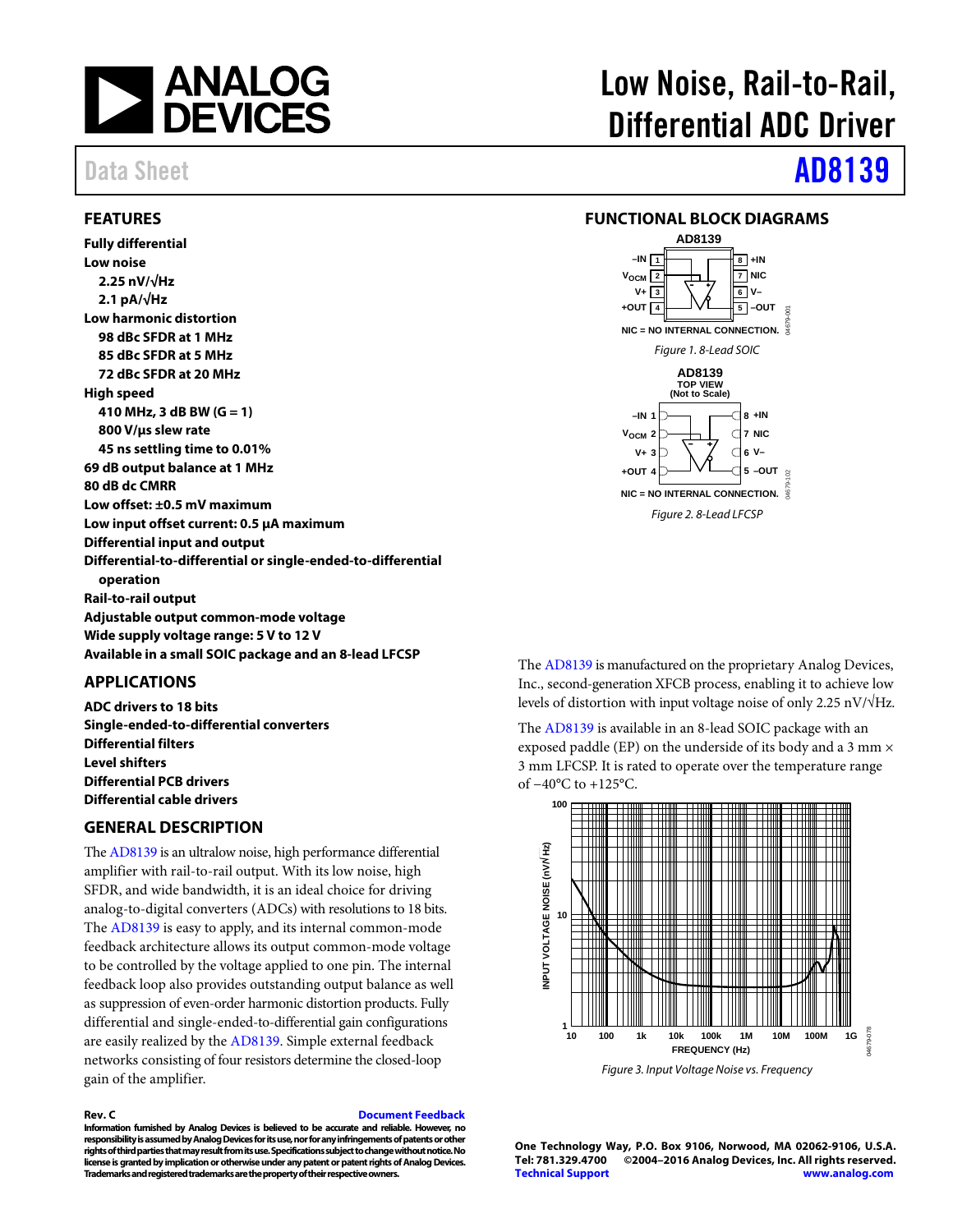# TABLE OF CONTENTS

## <span id="page-1-0"></span>**REVISION HISTORY**

| 6/2016-Rev. B to Rev. C |  |
|-------------------------|--|
|                         |  |
|                         |  |
|                         |  |
|                         |  |
|                         |  |
|                         |  |

### **10/2007—Rev. A to Rev. B**

| Typical Connection and Definition of Terms  19     |  |
|----------------------------------------------------|--|
|                                                    |  |
| Estimating Noise, Gain, and Bandwidth with Matched |  |
|                                                    |  |
|                                                    |  |

### **8/2004—Rev. 0 to Rev. A**

| Changes to $V_s = \pm 5$ V, $V_{OCM} = 0$ V Specifications 3 |  |
|--------------------------------------------------------------|--|
|                                                              |  |
|                                                              |  |
| Changes to Maximum Power Dissipation Section7                |  |
|                                                              |  |
| Added Figure 39 and Figure 42; Renumbered Sequentially  14   |  |
|                                                              |  |
|                                                              |  |
|                                                              |  |
|                                                              |  |
|                                                              |  |
|                                                              |  |
|                                                              |  |
|                                                              |  |
|                                                              |  |

**5/2004—Revision 0: Initial Version**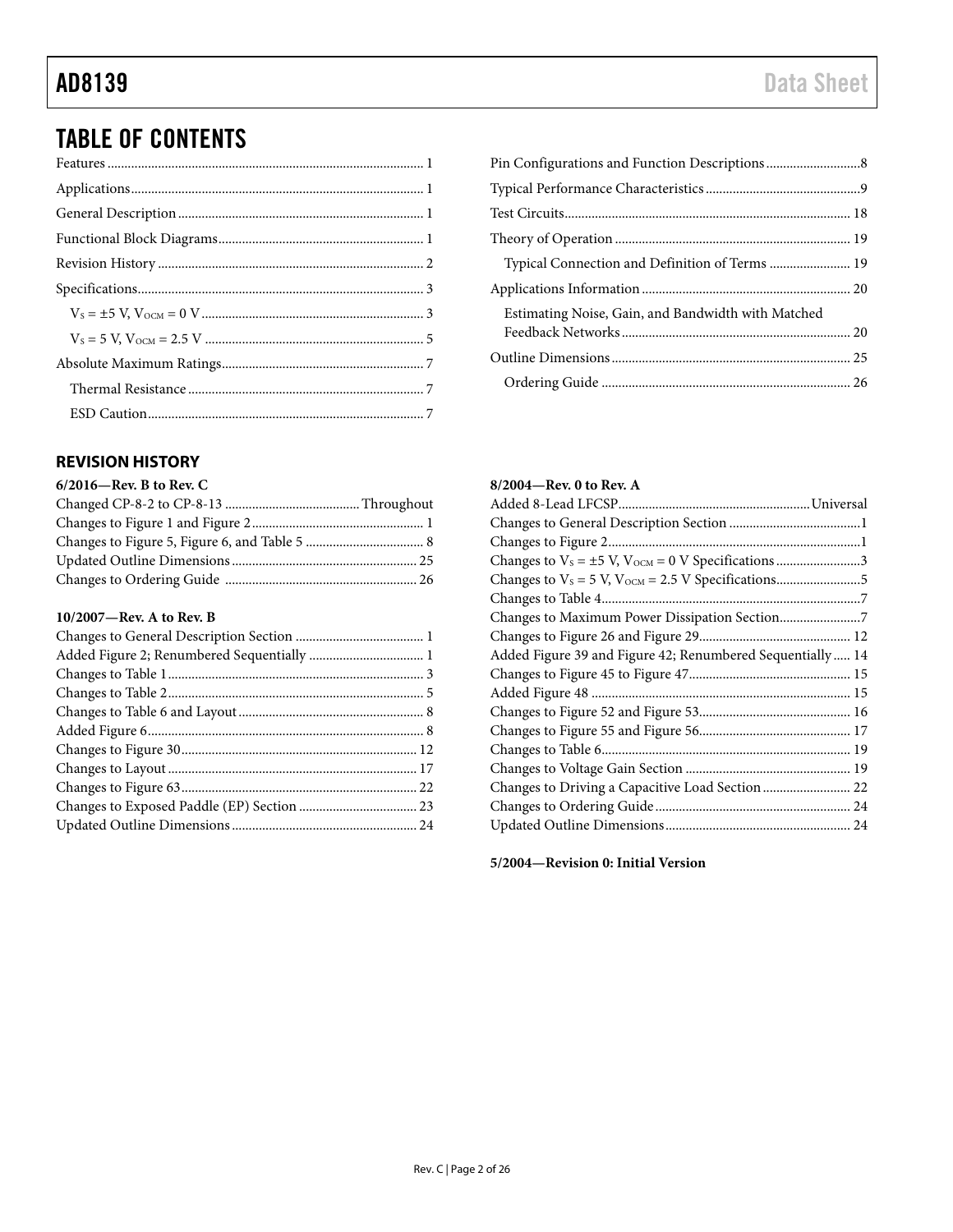# <span id="page-2-0"></span>**SPECIFICATIONS**

## <span id="page-2-1"></span> $V_s = \pm 5$  V,  $V_{\text{OCM}} = 0$  V

 $T_A = 25$ °C, differential gain = 1, R<sub>L, dm</sub> = 1 kΩ, R<sub>F</sub> = R<sub>G</sub> = 200 Ω, unless otherwise noted. T<sub>MIN</sub> to T<sub>MAX</sub> = −40°C to +125°C.

| <b>Parameter</b>                       | <b>Test Conditions/Comments</b>                                                             | Min           | <b>Typ</b> | <b>Max</b>    | Unit           |
|----------------------------------------|---------------------------------------------------------------------------------------------|---------------|------------|---------------|----------------|
| DIFFERENTIAL INPUT PERFORMANCE         |                                                                                             |               |            |               |                |
| <b>Dynamic Performance</b>             |                                                                                             |               |            |               |                |
| -3 dB Small Signal Bandwidth           | $V_{O, dm} = 0.1 V p-p$                                                                     | 340           | 410        |               | MHz            |
| -3 dB Large Signal Bandwidth           | $V_{O, dm} = 2 V p-p$                                                                       | 210           | 240        |               | <b>MHz</b>     |
| Bandwidth for 0.1 dB Flatness          | $V_{O, dm} = 0.1 V p-p$                                                                     |               | 45         |               | <b>MHz</b>     |
| Slew Rate                              | $V_{O, dm} = 2 V$ step                                                                      |               | 800        |               | $V/\mu s$      |
| Settling Time to 0.01%                 | $V_{Q, dm} = 2 V$ step, $C_F = 2 pF$                                                        |               | 45         |               | ns             |
| Overdrive Recovery Time                | $G = 2$ , $V_{IN, dm} = 12 V p-p$ triangle wave                                             |               | 30         |               | ns             |
| Noise/Harmonic Performance             |                                                                                             |               |            |               |                |
| <b>SFDR</b>                            | $V_{O, dm} = 2 V p-p$ , $f_C = 1 MHz$                                                       |               | 98         |               | dBc            |
|                                        | $V_{O, dm} = 2 V p-p$ , fc = 5 MHz                                                          |               | 85         |               | dBc            |
|                                        | $V_{Q, dm} = 2 V p-p$ , f <sub>c</sub> = 20 MHz                                             |               | 72         |               | dBc            |
| Third-Order IMD                        | $V_{O, dm} = 2 V p-p$ , f <sub>c</sub> = 10.05 MHz ± 0.05 MHz                               |               | $-90$      |               | dBc            |
| Input Voltage Noise                    | $f = 100$ kHz                                                                               |               | 2.25       |               | $nV/\sqrt{Hz}$ |
| <b>Input Current Noise</b>             | $f = 100$ kHz                                                                               |               | 2.1        |               | pA/√Hz         |
| DC Performance                         |                                                                                             |               |            |               |                |
| Input Offset Voltage                   | $V_{IP} = V_{IN} = V_{OCM} = 0 V$                                                           | $-500$        | ±150       | $+500$        | μV             |
| Input Offset Voltage Drift             | T <sub>MIN</sub> to T <sub>MAX</sub>                                                        |               | 1.25       |               | µV/°C          |
| <b>Input Bias Current</b>              | <b>TMIN to TMAX</b>                                                                         |               | 2.25       | 8.0           | μA             |
| Input Offset Current                   |                                                                                             |               | 0.12       | 0.5           | μA             |
| Open-Loop Gain                         |                                                                                             |               | 114        |               | dB             |
| <b>Input Characteristics</b>           |                                                                                             |               |            |               |                |
| Input Common-Mode Voltage Range        |                                                                                             | $-4$          |            | $+4$          | V              |
| Input Resistance                       | <b>Differential</b>                                                                         |               | 600        |               | $k\Omega$      |
|                                        | Common mode                                                                                 |               | 1.5        |               | M <sub>2</sub> |
| Input Capacitance                      | Common mode                                                                                 |               | 1.2        |               | pF             |
| <b>CMRR</b>                            | $\Delta V_{\text{ICM}} = \pm 1$ V dc, R <sub>F</sub> = R <sub>G</sub> = 10 k $\Omega$       | 80            | 84         |               | dB             |
| <b>Output Characteristics</b>          |                                                                                             |               |            |               |                |
| <b>Output Voltage Swing</b>            | Each single-ended output, $R_F = R_G = 10 \text{ k}\Omega$                                  | $-V_s + 0.20$ |            | $+V_S - 0.20$ | v              |
|                                        | Each single-ended output,                                                                   | $-V_s + 0.15$ |            | $+V_s - 0.15$ | V              |
|                                        | $R_{L, dm}$ = open circuit, $R_F = R_G = 10$ k $\Omega$                                     |               |            |               |                |
| <b>Output Current</b>                  | Each single-ended output                                                                    |               | 100        |               | mA             |
| <b>Output Balance Error</b>            | $f = 1$ MHz                                                                                 |               | $-69$      |               | dB             |
| VOCM TO VO, cm PERFORMANCE             |                                                                                             |               |            |               |                |
| V <sub>OCM</sub> Dynamic Performance   |                                                                                             |               |            |               |                |
| -3 dB Bandwidth                        | $V_{O, cm} = 0.1 V p-p$                                                                     |               | 515        |               | MHz            |
| Slew Rate                              | $V_{O, cm} = 2 V p-p$                                                                       |               | 250        |               | $V/\mu s$      |
| Gain                                   |                                                                                             | 0.999         | 1.000      | 1.001         | V/V            |
| V <sub>OCM</sub> Input Characteristics |                                                                                             |               |            |               |                |
| Input Voltage Range                    |                                                                                             | $-3.8$        |            | $+3.8$        | V              |
| <b>Input Resistance</b>                |                                                                                             |               | 3.5        |               | MΩ             |
| Input Offset Voltage                   | $V_{OS, cm} = V_{O, cm} - V_{OCM}$ ; $V_{IP} = V_{IN} = V_{OCM} = 0$ V                      | $-900$        | ±300       | $+900$        | μV             |
| Input Voltage Noise                    | $f = 100$ kHz                                                                               |               | 3.5        |               | $nV/\sqrt{Hz}$ |
| <b>Input Bias Current</b>              |                                                                                             |               | 1.3        | 4.5           | μA             |
| <b>CMRR</b>                            | $\Delta V_{\text{OCM}}/\Delta V_{\text{O, dm}}$ , $\Delta V_{\text{OCM}} = \pm 1 \text{ V}$ | 74            | 88         |               | dB             |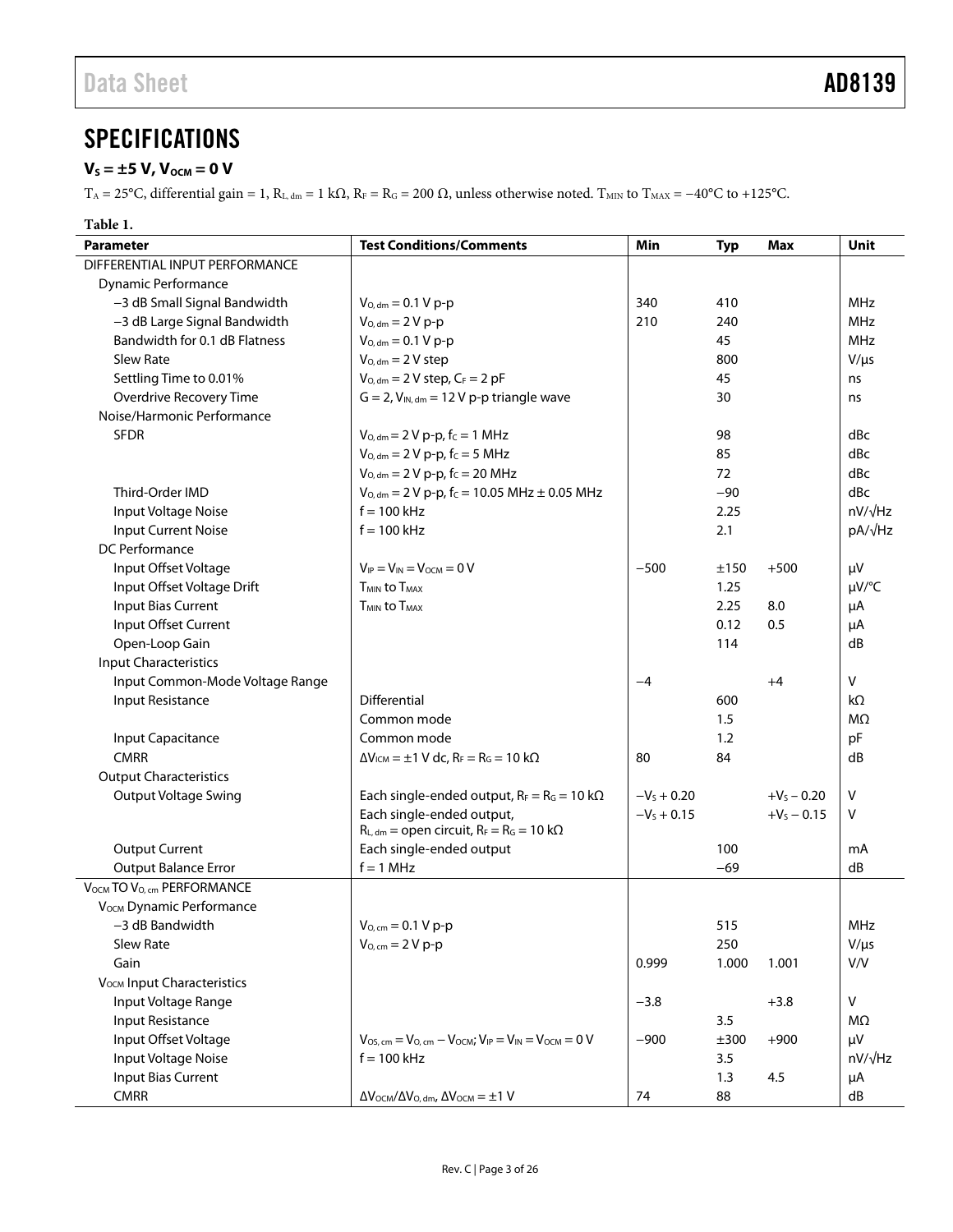| <b>Parameter</b>            | <b>Test Conditions/Comments</b> | Min    | Tvp  | Max    | Unit        |
|-----------------------------|---------------------------------|--------|------|--------|-------------|
| POWER SUPPLY                |                                 |        |      |        |             |
| <b>Operating Range</b>      |                                 | $+4.5$ |      | ±6     | V           |
| <b>Quiescent Current</b>    |                                 |        | 24.5 | 25.5   | mA          |
| $+$ PSRR                    | Change in $+V_s = \pm 1$ V      | -95    | 112  |        | dB          |
| $-$ PSRR                    | Change in $-V_s = \pm 1$ V      | 95     | 109  |        | dB          |
| OPERATING TEMPERATURE RANGE |                                 | $-40$  |      | $+125$ | $\sim$<br>∼ |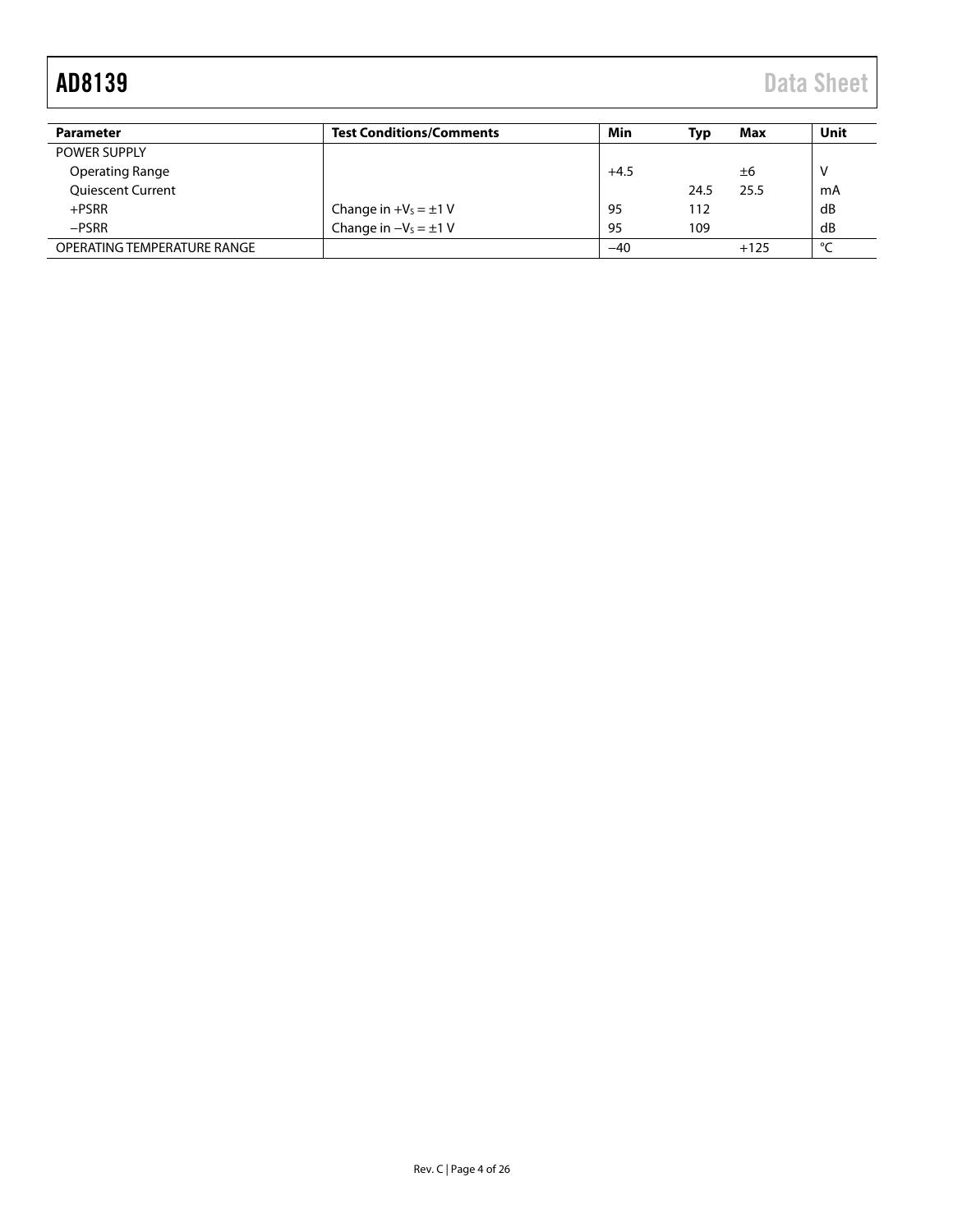## <span id="page-4-0"></span> $V_s = 5 V, V_{OCM} = 2.5 V$

 $T_A = 25$ °C, differential gain = 1, R<sub>L, dm</sub> = 1 kΩ, R<sub>F</sub> = R<sub>G</sub> = 200 Ω, unless otherwise noted. T<sub>MIN</sub> to T<sub>MAX</sub> = -40°C to +125°C.

### **Table 2.**

| <b>Parameter</b>                       | <b>Test Conditions/Comments</b>                                                       | Min           | <b>Typ</b> | Max           | <b>Unit</b>    |
|----------------------------------------|---------------------------------------------------------------------------------------|---------------|------------|---------------|----------------|
| DIFFERENTIAL INPUT PERFORMANCE         |                                                                                       |               |            |               |                |
| Dynamic Performance                    |                                                                                       |               |            |               |                |
| -3 dB Small Signal Bandwidth           | $V_{O, dm} = 0.1 V p-p$                                                               | 330           | 385        |               | MHz            |
| -3 dB Large Signal Bandwidth           | $V_{O, dm} = 2 V p-p$                                                                 | 135           | 165        |               | MHz            |
| Bandwidth for 0.1 dB Flatness          | $V_{O, dm} = 0.1 V p-p$                                                               |               | 34         |               | MHz            |
| Slew Rate                              | $V_{O, dm} = 2 V$ step                                                                |               | 540        |               | $V/\mu s$      |
| Settling Time to 0.01%                 | $V_{O, dm} = 2 V$ step                                                                |               | 55         |               | ns             |
| Overdrive Recovery Time                | $G = 2$ , $V_{IN, dm} = 7 V p-p$ triangle wave                                        |               | 35         |               | ns             |
| Noise/Harmonic Performance             |                                                                                       |               |            |               |                |
| <b>SFDR</b>                            | $V_{O, dm} = 2 V p-p$ , $f_C = 1 MHz$                                                 |               | 99         |               | dBc            |
|                                        | $V_{O, dm} = 2 V p-p, f_C = 5 MHz, R_L = 800 \Omega$                                  |               | 87         |               | dBc            |
|                                        | $V_{O, dm} = 2 V p-p$ , f <sub>C</sub> = 20 MHz, R <sub>L</sub> = 800 $\Omega$        |               | 75         |               | dBc            |
| Third-Order IMD                        | $V_{O, dm} = 2 V p-p$ , f <sub>C</sub> = 10.05 MHz ± 0.05 MHz                         |               | $-87$      |               | dBc            |
| Input Voltage Noise                    | $f = 100$ kHz                                                                         |               | 2.25       |               | $nV/\sqrt{Hz}$ |
| <b>Input Current Noise</b>             | $f = 100$ kHz                                                                         |               | 2.1        |               | pA/√Hz         |
| DC Performance                         |                                                                                       |               |            |               |                |
| Input Offset Voltage                   | $V_{IP} = V_{IN} = V_{OCM} = 2.5 V$                                                   | $-500$        | ±150       | $+500$        | μV             |
| Input Offset Voltage Drift             | <b>T<sub>MIN</sub></b> to T <sub>MAX</sub>                                            |               | 1.25       |               | µV/°C          |
| <b>Input Bias Current</b>              | T <sub>MIN</sub> to T <sub>MAX</sub>                                                  |               | 2.2        | 7.5           | μA             |
| Input Offset Current                   |                                                                                       |               | 0.13       | 0.5           | μA             |
| Open-Loop Gain                         |                                                                                       |               | 112        |               | dB             |
| <b>Input Characteristics</b>           |                                                                                       |               |            |               |                |
| Input Common-Mode Voltage Range        |                                                                                       | 1             |            | 4             | ${\sf V}$      |
| <b>Input Resistance</b>                | Differential                                                                          |               | 600        |               | kΩ             |
|                                        | Common mode                                                                           |               | 1.5        |               | MΩ             |
| Input Capacitance                      | Common mode                                                                           |               | 1.2        |               | pF             |
| <b>CMRR</b>                            | $\Delta V_{\text{ICM}} = \pm 1$ V dc, R <sub>F</sub> = R <sub>G</sub> = 10 k $\Omega$ | 75            | 79         |               | dB             |
| <b>Output Characteristics</b>          |                                                                                       |               |            |               |                |
| <b>Output Voltage Swing</b>            | Each single-ended output, $R_F = R_G = 10 \text{ k}\Omega$                            | $-V_s + 0.15$ |            | $+V_5 - 0.15$ | V              |
|                                        | Each single-ended output,                                                             | $-V_s + 0.10$ |            | $+V_5 - 0.10$ | V              |
|                                        | $R_{L, dm}$ = open circuit, $R_F = R_G = 10$ k $\Omega$                               |               |            |               |                |
| <b>Output Current</b>                  | Each single-ended output                                                              |               | 80         |               | mA             |
| <b>Output Balance Error</b>            | $f = 1$ MHz                                                                           |               | $-70$      |               | dB             |
| VOCM TO VO, cm PERFORMANCE             |                                                                                       |               |            |               |                |
| V <sub>OCM</sub> Dynamic Performance   |                                                                                       |               |            |               |                |
| -3 dB Bandwidth                        | $V_{O, cm} = 0.1 V p-p$                                                               |               | 440        |               | <b>MHz</b>     |
| Slew Rate                              | $V_{O, cm} = 2 V p-p$                                                                 |               | 150        |               | $V/\mu s$      |
| Gain                                   |                                                                                       | 0.999         | 1.000      | 1.001         | V/V            |
| V <sub>OCM</sub> Input Characteristics |                                                                                       |               |            |               |                |
| Input Voltage Range                    |                                                                                       | 1.0           |            | 3.8           | V              |
| <b>Input Resistance</b>                |                                                                                       |               | 3.5        |               | MΩ             |
| Input Offset Voltage                   | $V_{OS, cm} = V_{O, cm} - V_{OCM}$ ; $V_{IP} = V_{IN} = V_{OCM} = 2.5 V$              | $-1.0$        | ±0.45      | $+1.0$        | mV             |
| Input Voltage Noise                    | $f = 100$ kHz                                                                         |               | 3.5        |               | $nV/\sqrt{Hz}$ |
| <b>Input Bias Current</b>              |                                                                                       |               | 1.3        | 4.2           | μA             |
| <b>CMRR</b>                            | $\Delta V$ OCM/ $\Delta V$ O, dm, $\Delta V$ OCM = $\pm 1$ V                          | 67            | 79         |               | dB             |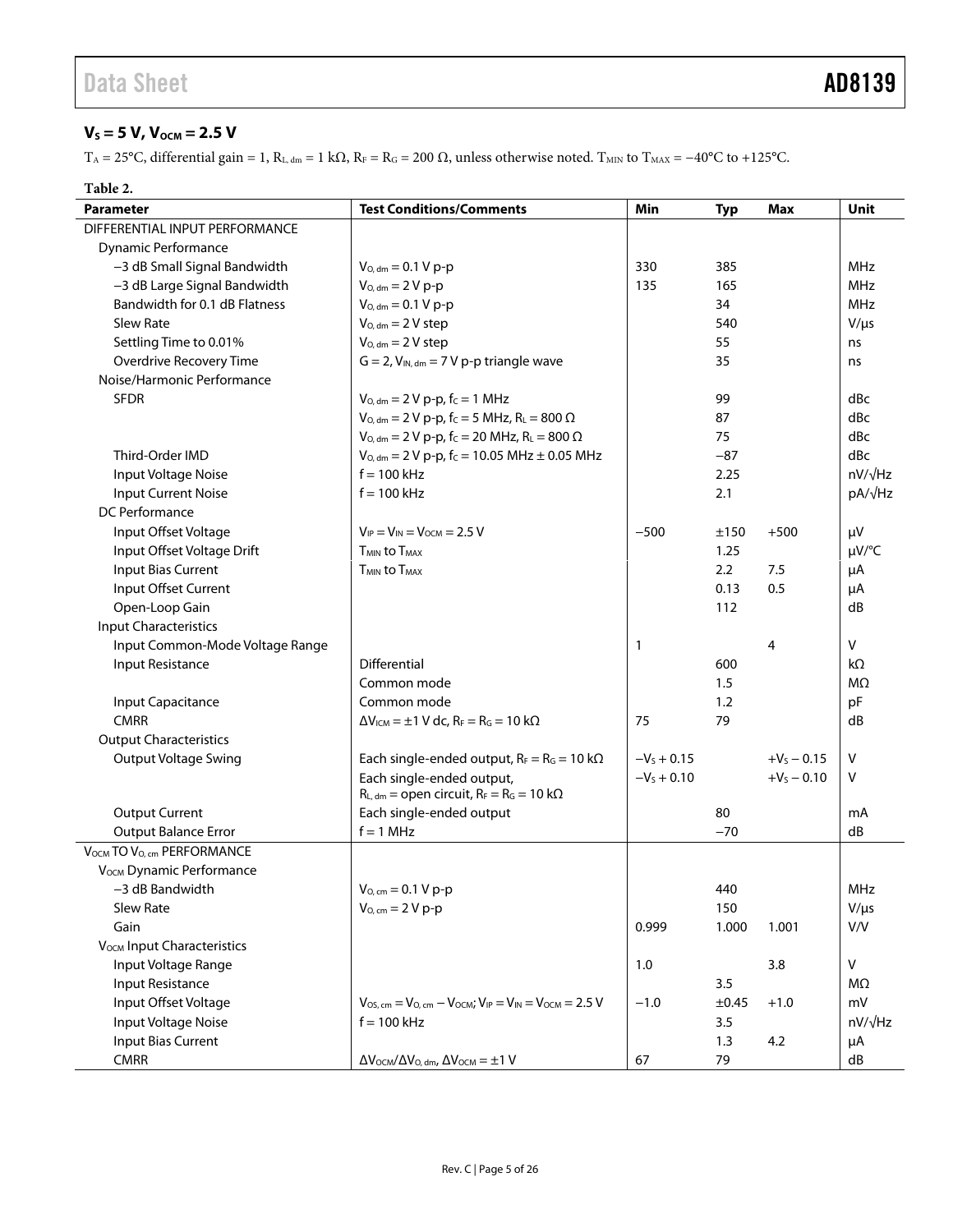| <b>Parameter</b>            | <b>Test Conditions/Comments</b> | Min    | Typ  | Max    | Unit |
|-----------------------------|---------------------------------|--------|------|--------|------|
| <b>POWER SUPPLY</b>         |                                 |        |      |        |      |
| <b>Operating Range</b>      |                                 | $+4.5$ |      | ±6     | v    |
| <b>Oujescent Current</b>    |                                 |        | 21.5 | 22.5   | mA   |
| $+$ PSRR                    | Change in $+V_s = \pm 1$ V      | 86     | 97   |        | dB   |
| $-PSRR$                     | Change in $-V_s = \pm 1$ V      | 92     | 105  |        | dB   |
| OPERATING TEMPERATURE RANGE |                                 | $-40$  |      | $+125$ | ℃    |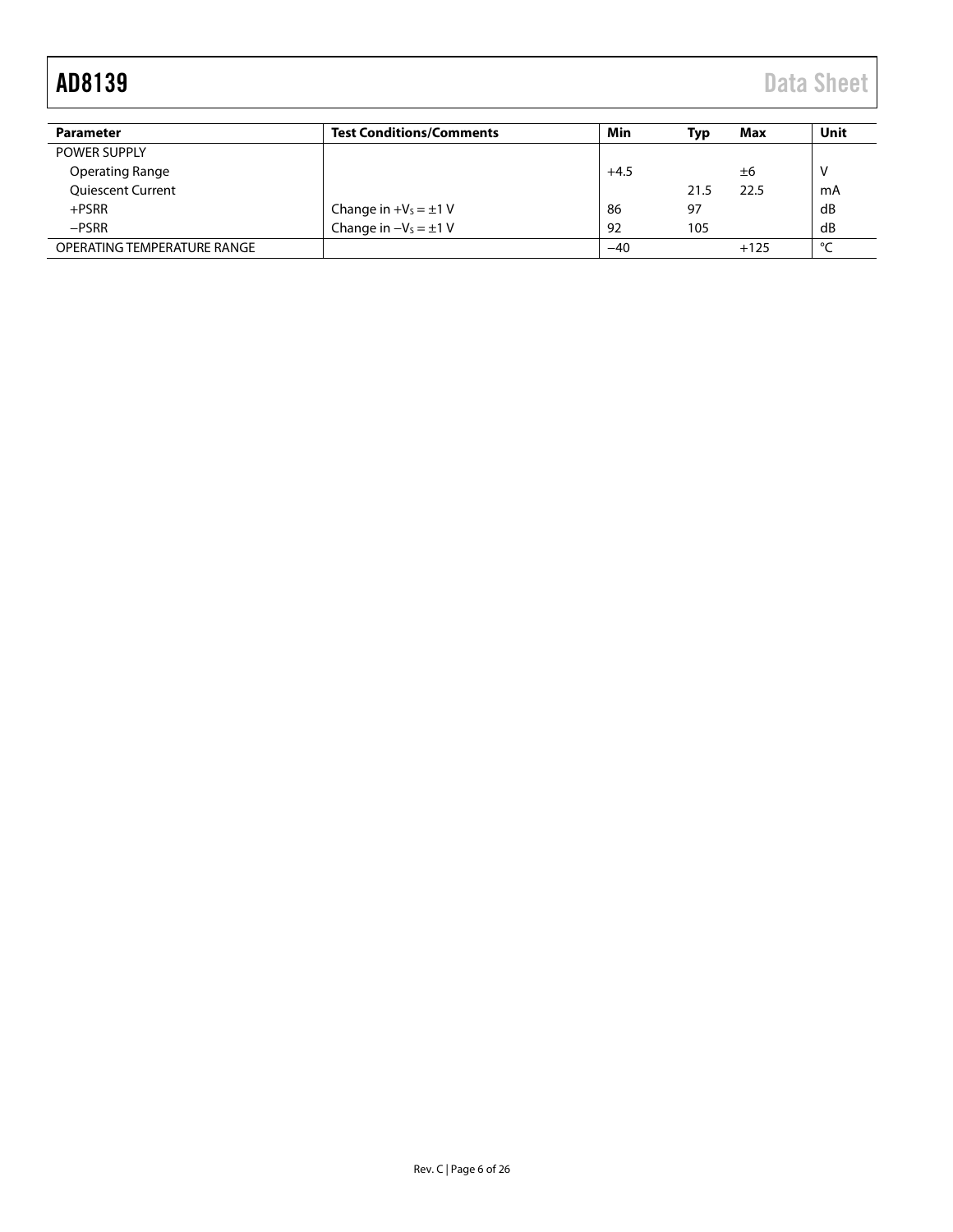## <span id="page-6-0"></span>ABSOLUTE MAXIMUM RATINGS

### **Table 3.**

| <b>Parameter</b>                    | Rating                               |
|-------------------------------------|--------------------------------------|
| Supply Voltage                      | 12V                                  |
| Vосм                                | $\pm V_s$                            |
| <b>Power Dissipation</b>            | See Figure 4                         |
| Input Common-Mode Voltage           | $\pm V_5$                            |
| Storage Temperature Range           | $-65^{\circ}$ C to +125 $^{\circ}$ C |
| <b>Operating Temperature Range</b>  | $-40^{\circ}$ C to +125 $^{\circ}$ C |
| Lead Temperature (Soldering 10 sec) | $300^{\circ}$ C                      |
| Junction Temperature                | $150^{\circ}$ C                      |

Stresses at or above those listed under Absolute Maximum Ratings may cause permanent damage to the product. This is a stress rating only; functional operation of the product at these or any other conditions above those indicated in the operational section of this specification is not implied. Operation beyond the maximum operating conditions for extended periods may affect product reliability.

### <span id="page-6-1"></span>**THERMAL RESISTANCE**

 $θ<sub>JA</sub>$  is specified for the worst-case conditions, that is,  $θ<sub>JA</sub>$  is specified for device soldered in circuit board for surface-mount packages.

### **Table 4.**

| Package Type                | θи | Unit |
|-----------------------------|----|------|
| 8-Lead SOIC with EP/4-Layer | 70 | °C/W |
| 8-Lead LFCSP/4-Layer        | 70 | °C/W |

### *Maximum Power Dissipation*

The maximum safe power dissipation in th[e AD8139](http://www.analog.com/ad8139?doc=ad8139.pdf) package is limited by the associated rise in junction temperature  $(T_J)$  on the die. At approximately 150°C, which is the glass transition temperature, the plastic changes its properties. Even temporarily exceeding this temperature limit can change the stresses that the package exerts on the die, permanently shifting the parametric performance of the [AD8139.](http://www.analog.com/ad8139?doc=ad8139.pdf) Exceeding a junction temperature of 175°C for an extended period can result in changes in the silicon devices potentially causing failure.

The power dissipated in the package  $(P_D)$  is the sum of the quiescent power dissipation and the power dissipated in the package due to the load drive for all outputs. The quiescent power is the voltage between the supply pins  $(V<sub>s</sub>)$  times the quiescent current (IS). The load current consists of differential and common-mode currents flowing to the load, as well as currents flowing through the external feedback networks and the internal common-mode feedback loop. The internal resistor tap used in the common-mode feedback loop places a 1 k $\Omega$ differential load on the output. RMS output voltages should be considered when dealing with ac signals.

Airflow reduces  $\theta_{JA}$ . In addition, more metal directly in contact with the package leads from metal traces, through holes, ground, and power planes reduce the  $\theta_{JA}$ .

[Figure 4](#page-6-3) shows the maximum safe power dissipation in the package vs. the ambient temperature for the exposed paddle (EP) 8-lead SOIC ( $\theta_{JA} = 70^{\circ}$ C/W) and the 8-lead LFCSP  $(θ<sub>JA</sub> = 70°C/W)$  on a JEDEC standard 4-layer board.  $θ<sub>JA</sub>$ values are approximations.



<span id="page-6-3"></span>*Figure 4. Maximum Power Dissipation vs. Temperature for a 4-Layer Board*

### <span id="page-6-2"></span>**ESD CAUTION**



ESD (electrostatic discharge) sensitive device. Charged devices and circuit boards can discharge without detection. Although this product features patented or proprietary protection circuitry, damage may occur on devices subjected to high energy ESD. Therefore, proper ESD precautions should be taken to avoid performance degradation or loss of functionality.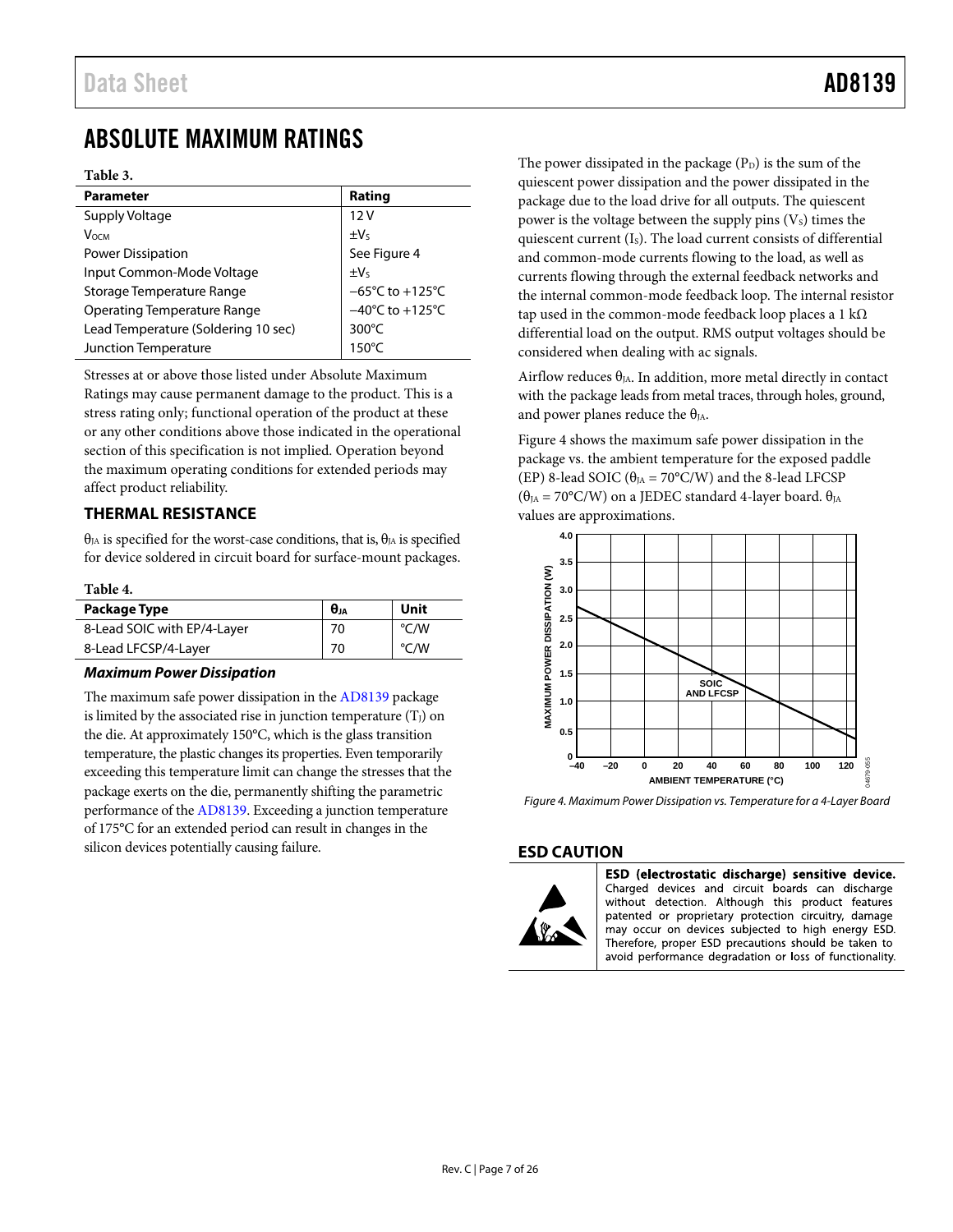## <span id="page-7-0"></span>PIN CONFIGURATIONS AND FUNCTION DESCRIPTIONS



### **Table 5. Pin Function Descriptions**

| Pin No. | <b>Mnemonic</b>  | <b>Description</b>                                                                                                                                                                         |  |  |  |  |
|---------|------------------|--------------------------------------------------------------------------------------------------------------------------------------------------------------------------------------------|--|--|--|--|
|         | $-IN$            | Inverting Input.                                                                                                                                                                           |  |  |  |  |
|         | V <sub>OCM</sub> | An internal feedback loop drives the output common-mode voltage to be equal to the voltage applied to<br>the V <sub>ocm</sub> pin, provided the operation of the amplifier remains linear. |  |  |  |  |
|         | $V +$            | Positive Power Supply Voltage.                                                                                                                                                             |  |  |  |  |
|         | $+$ OUT          | Positive Side of the Differential Output.                                                                                                                                                  |  |  |  |  |
|         | $-$ OUT          | Negative Side of the Differential Output.                                                                                                                                                  |  |  |  |  |
| 6       | V-               | Negative Power Supply Voltage.                                                                                                                                                             |  |  |  |  |
|         | <b>NIC</b>       | No Internal Connection.                                                                                                                                                                    |  |  |  |  |
| 8       | $+IN$            | Noninverting Input.                                                                                                                                                                        |  |  |  |  |
|         | EP               | Exposed Paddle. Solder the exposed paddle on the back of the package to the ground plane or to a power plane.                                                                              |  |  |  |  |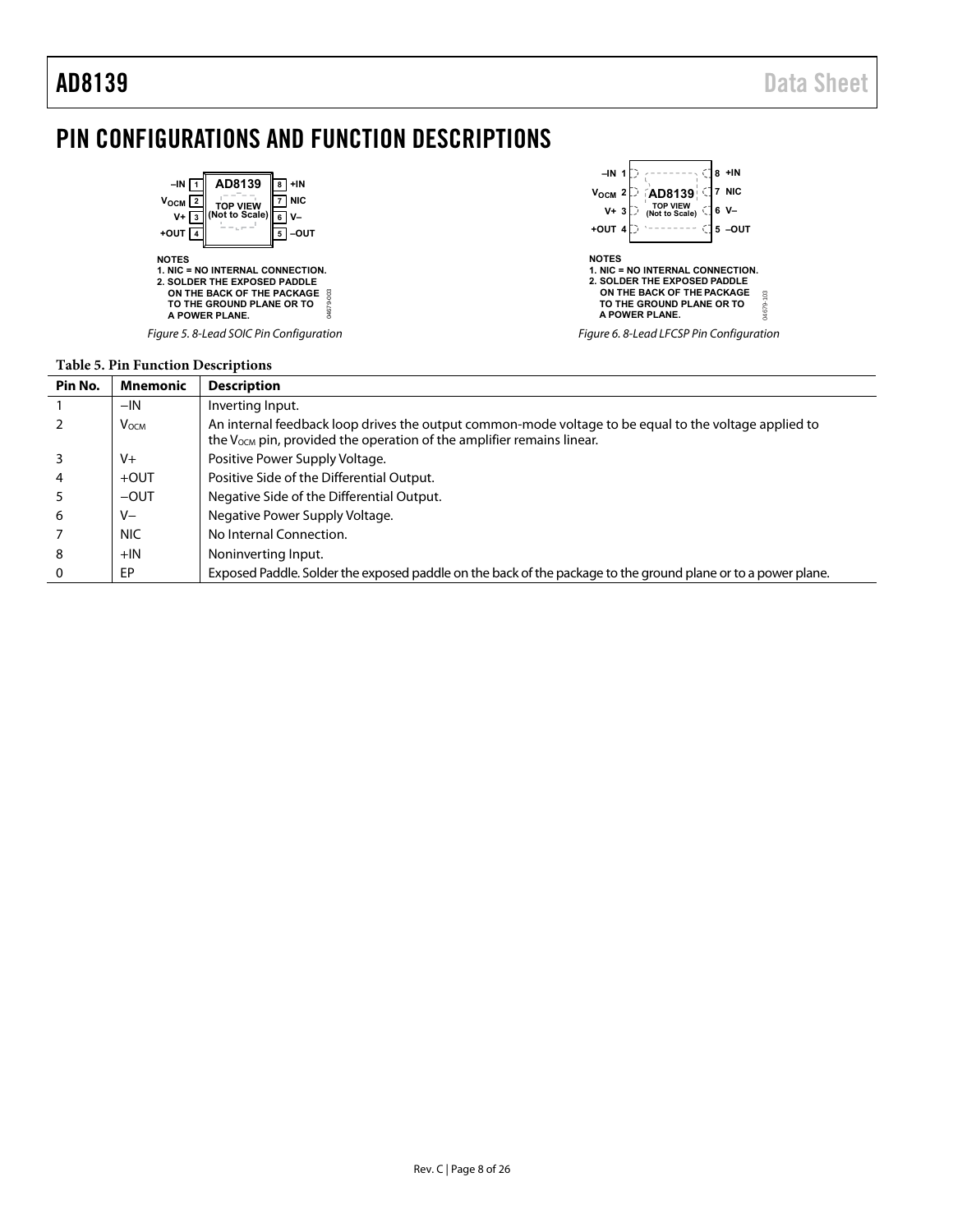# <span id="page-8-0"></span>TYPICAL PERFORMANCE CHARACTERISTICS

Unless otherwise noted, differential gain = +1,  $R_G = R_F = 200 \Omega$ ,  $R_{L, dm} = 1 k\Omega$ ,  $V_S = \pm 5 V$ ,  $T_A = 25^{\circ}C$ ,  $V_{OCM} = 0 V$ . Refer to the basic test circuit i[n Figure 57](#page-17-1) for the definition of terms.



Figure 7. Small Signal Frequency Response for Various Gains



Figure 8. Small Signal Frequency Response for Various Power Supplies



Figure 9. Small Signal Frequency Response at Various Temperatures







Figure 11. Large Signal Frequency Response for Various Power Supplies



Figure 12. Large Signal Frequency Response at Various Temperatures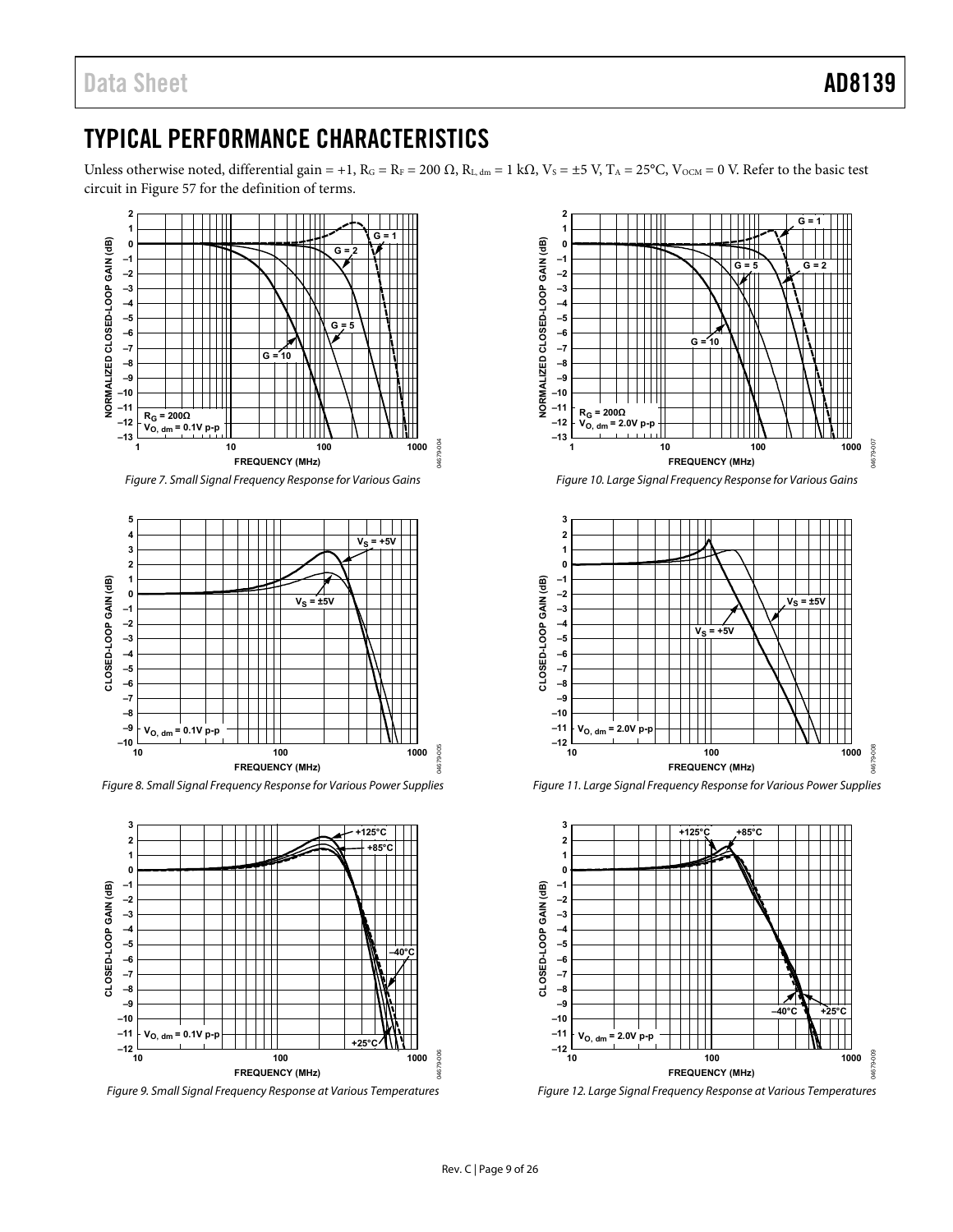









Figure 16. Large Signal Frequency Response for Various Loads







Figure 18. 0.1 dB Flatness for Various Loads and Output Amplitudes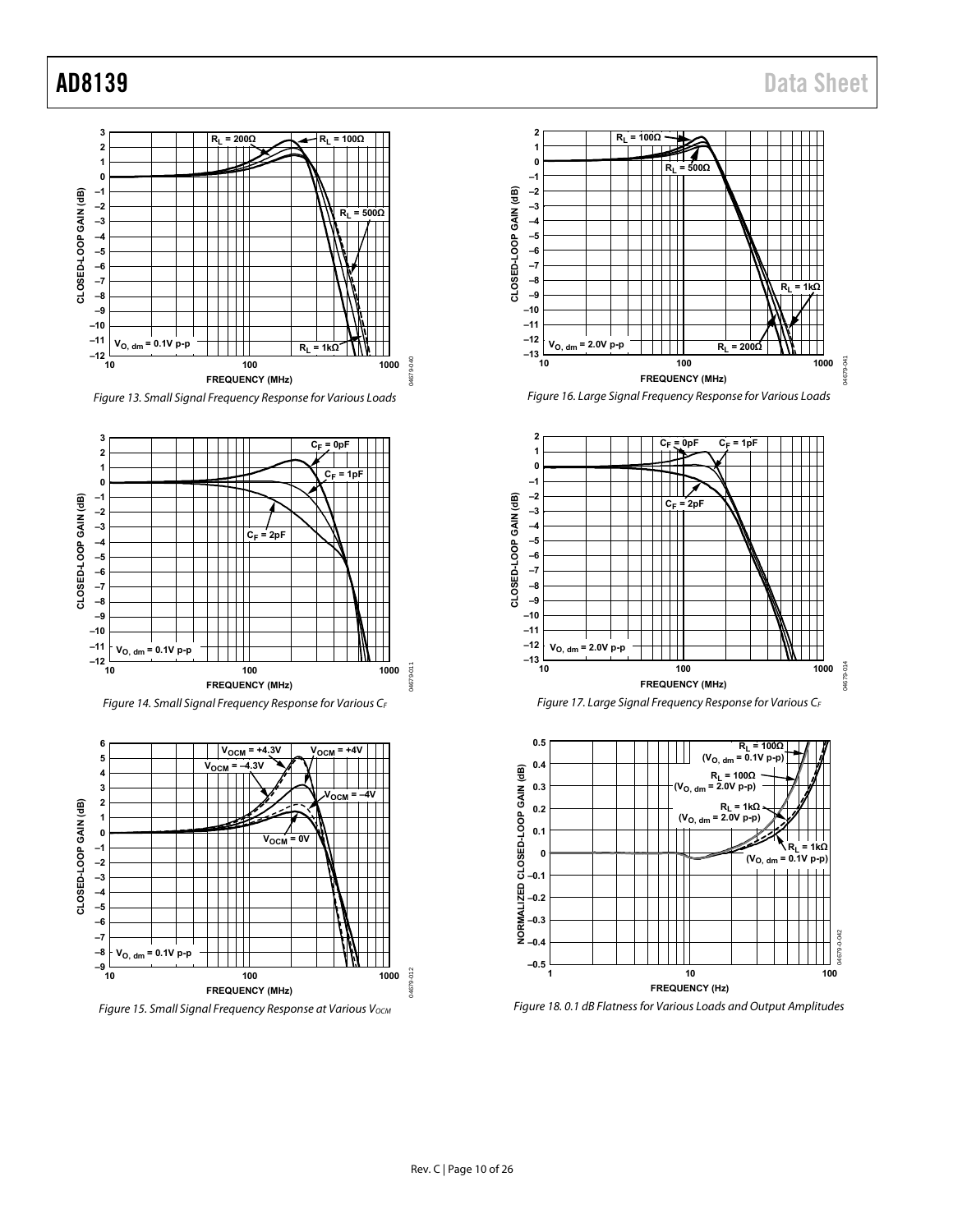### **–30 VO, dm = 2.0V p-p –40 –50 –60**  $V_S = \pm 5V$ **DISTORTION (dBc) –70 –80**  $V_S = +5V$ **–90 –100 –110 –120 –130** 04679-015 04679-015 **0.1** 1 10 100 **FREQUENCY (MHz)**

Figure 19. Second Harmonic Distortion vs. Frequency and Supply Voltage







Figure 21. Second Harmonic Distortion vs. Frequency and Load



Figure 22. Third Harmonic Distortion vs. Frequency and Supply Voltage



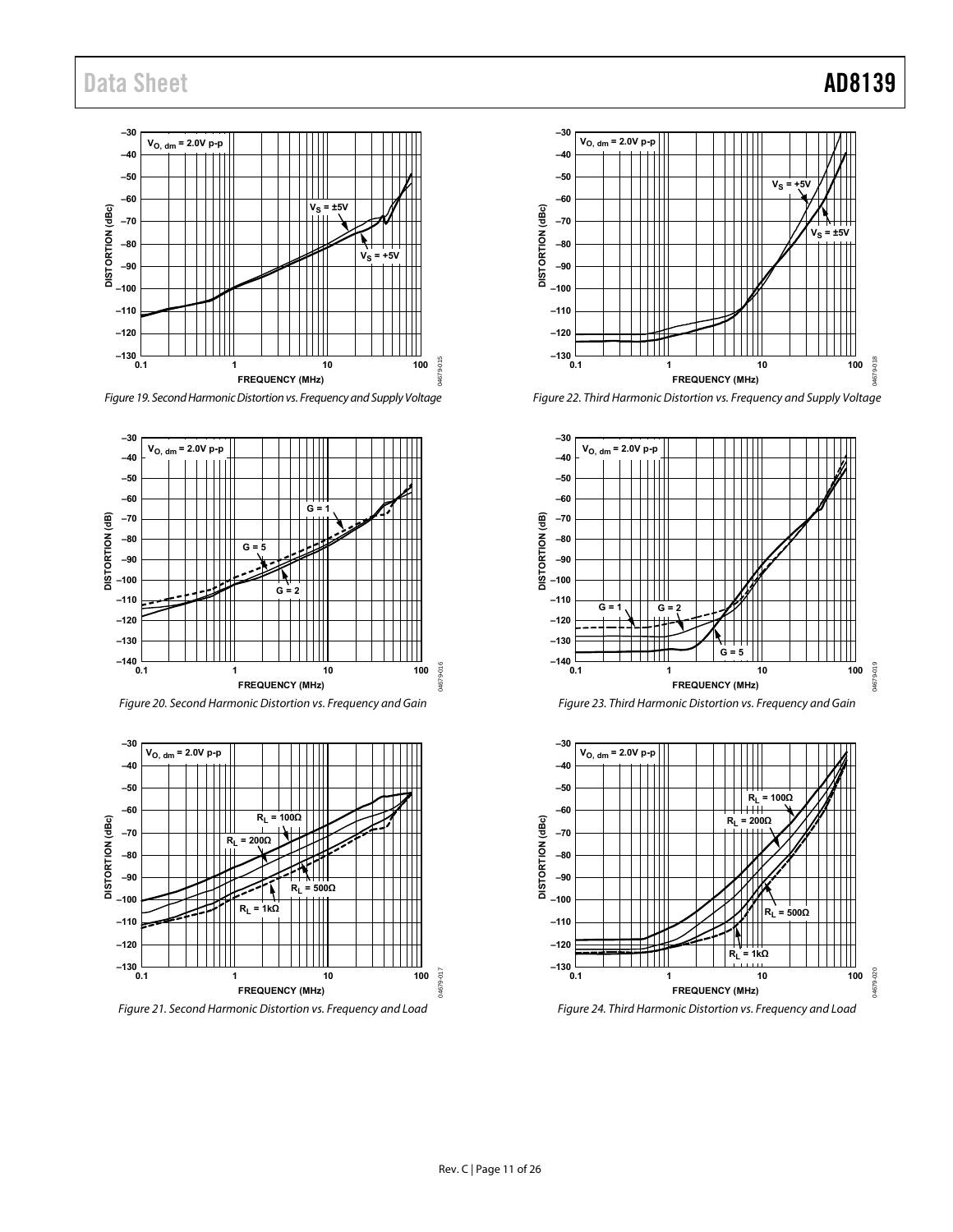















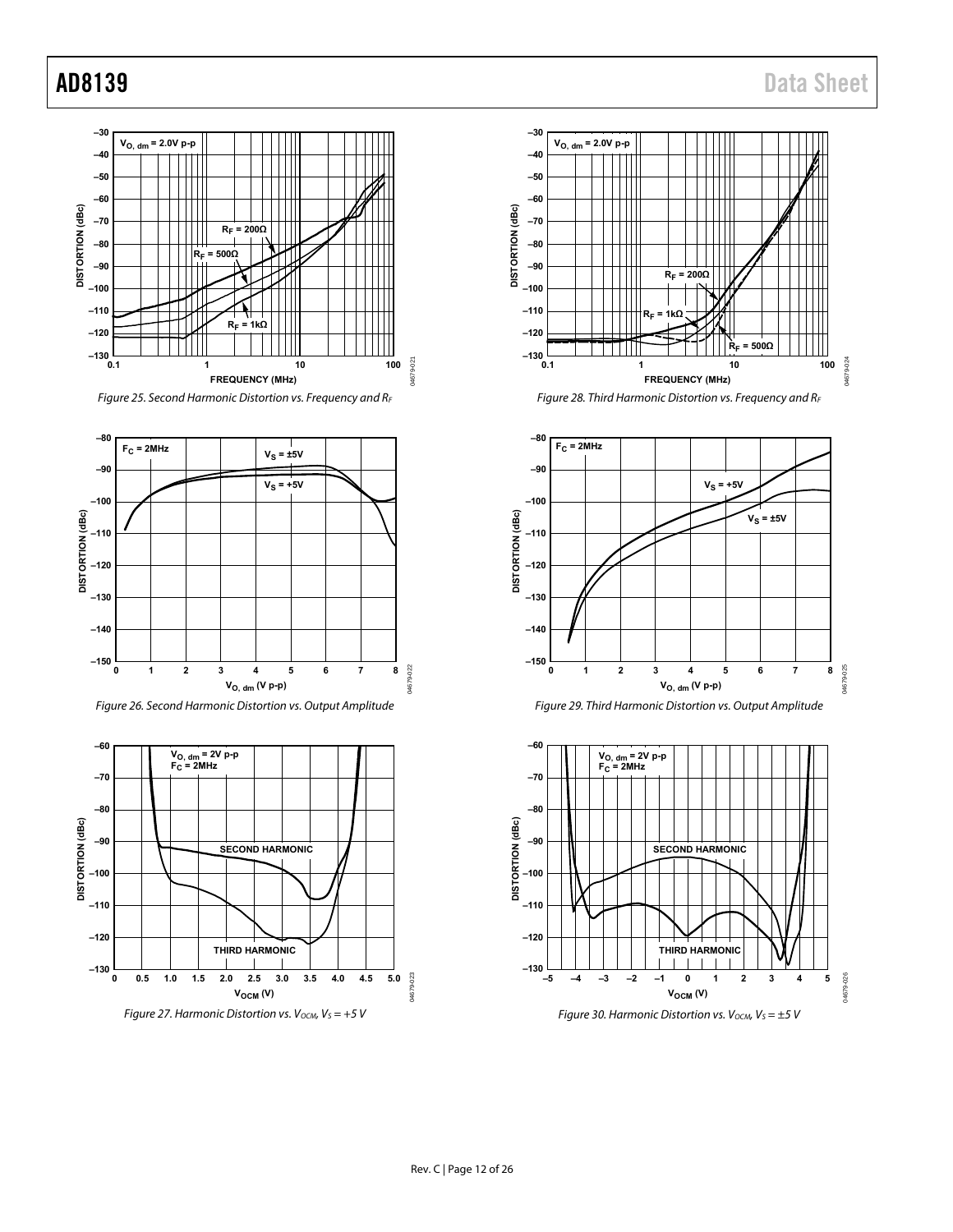### **100 VO, dm = 100mV p-p 75 50**  $C_F = 0pF$ **V<sub>O, dm</sub><br>(C<sub>F</sub> = 2pF, V<sub>S</sub> = ±5V)**  $(C_F = 0pF, V_S = ±5V)$ **25**  $= \pm 5V$ **VO, dm (V) 0 –25 –50 –75 5ns/DIV** 呈 04679-043 **–100** 04679 **TIME (ns)**

Figure 31. Small Signal Transient Response for Various CF



Figure 32. Small Signal Transient Response for Capacitive Loads





Figure 34. Large Signal Transient Response for Various CF







Figure 36. Settling Time (0.01%)

04679-034

04679-064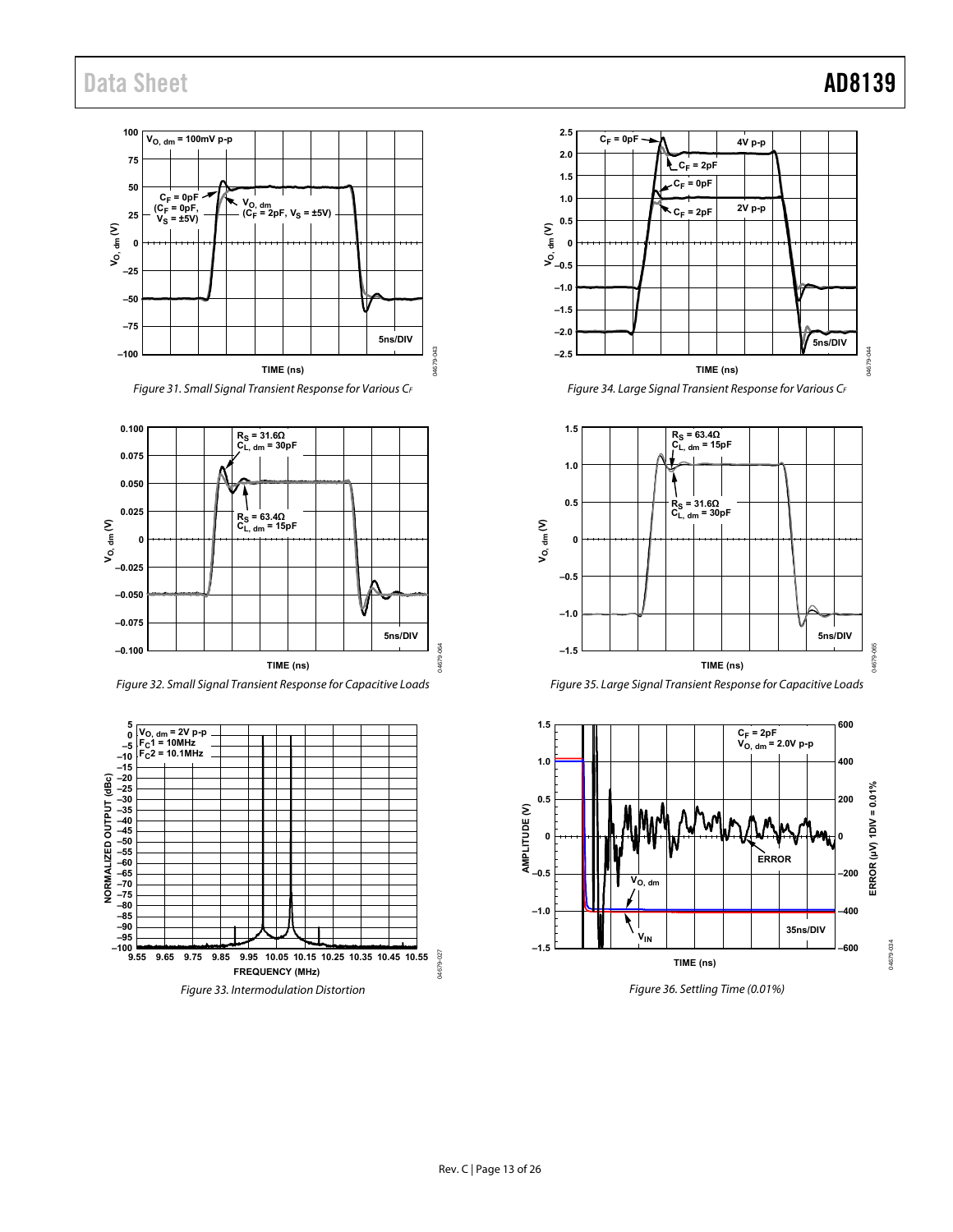











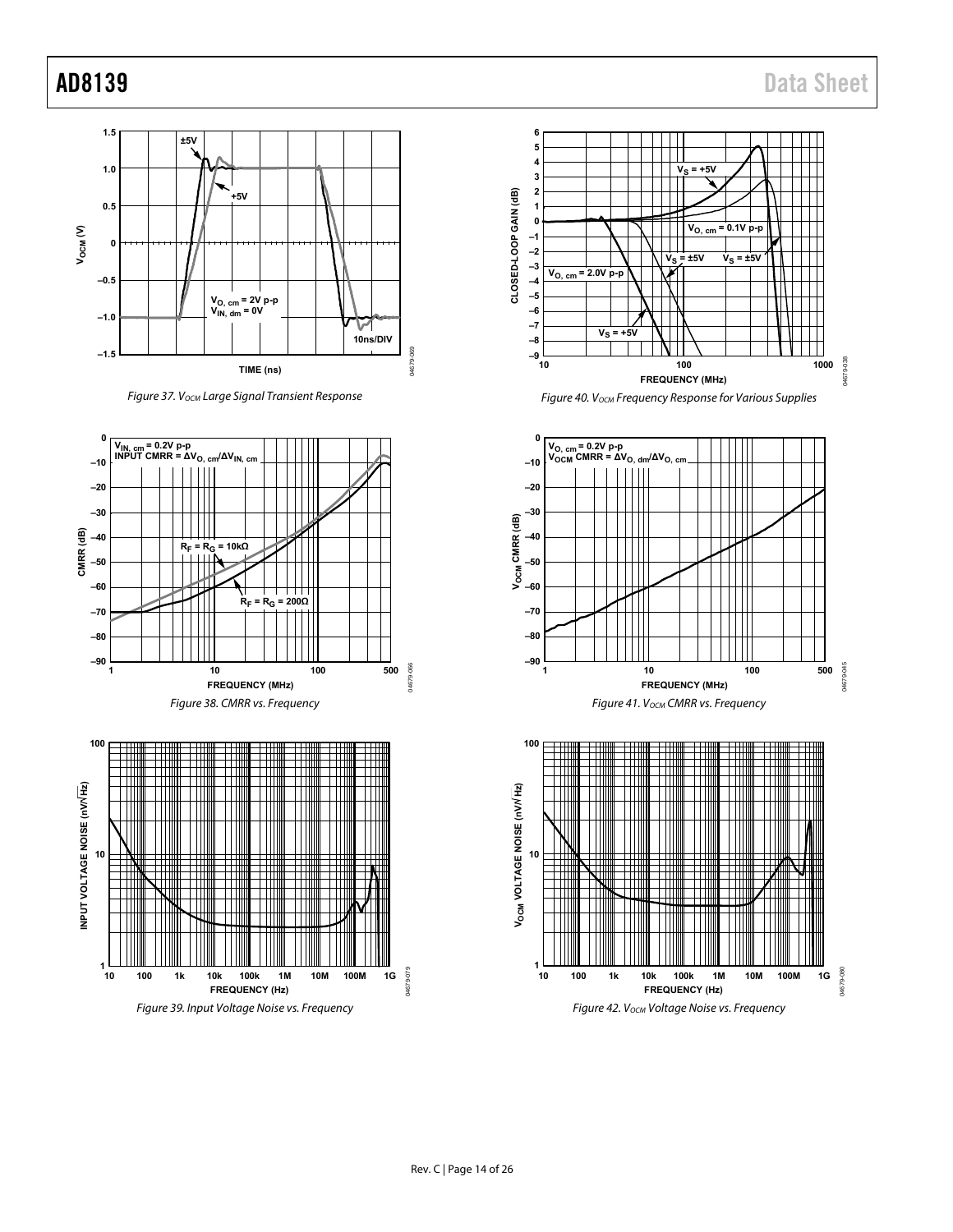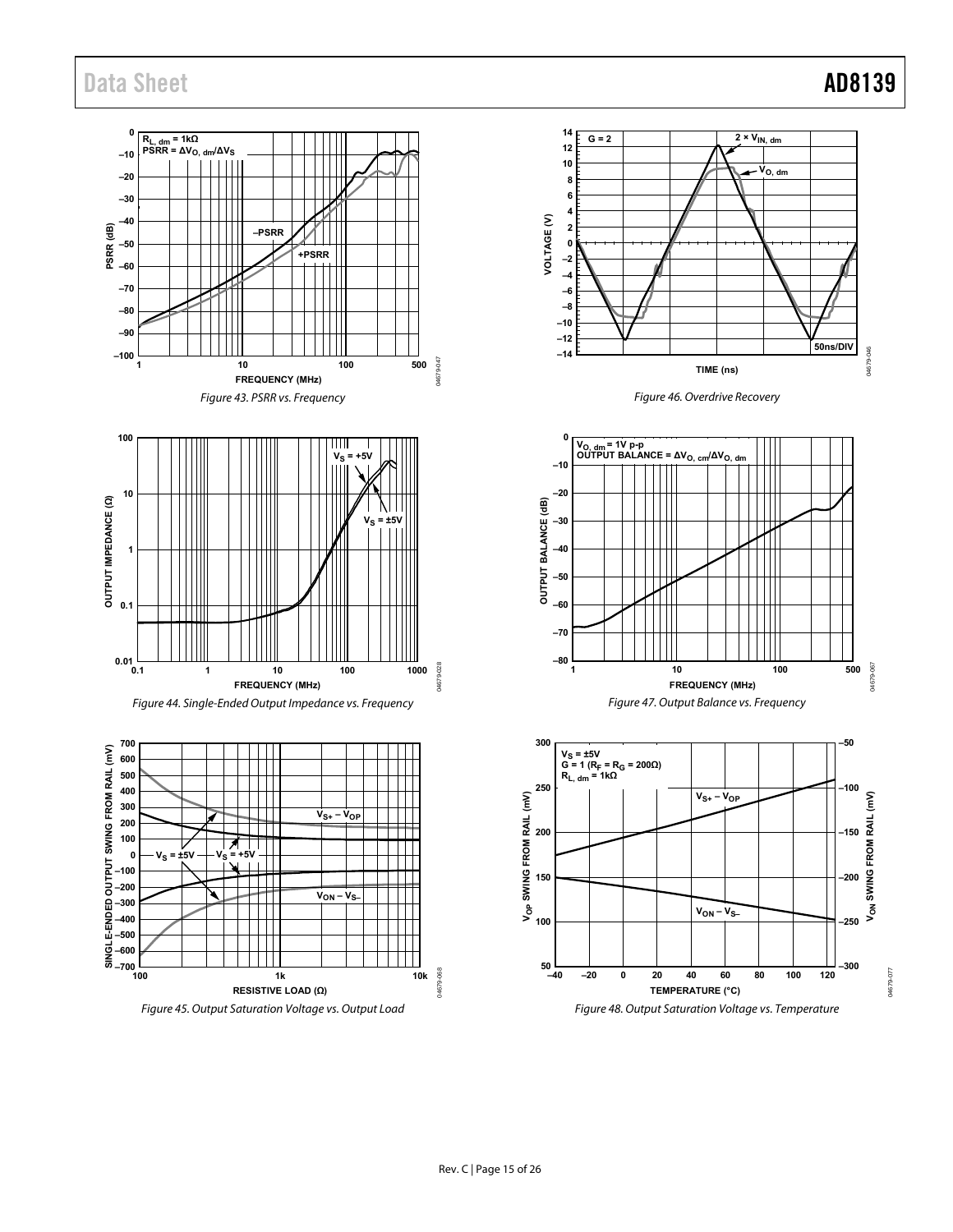











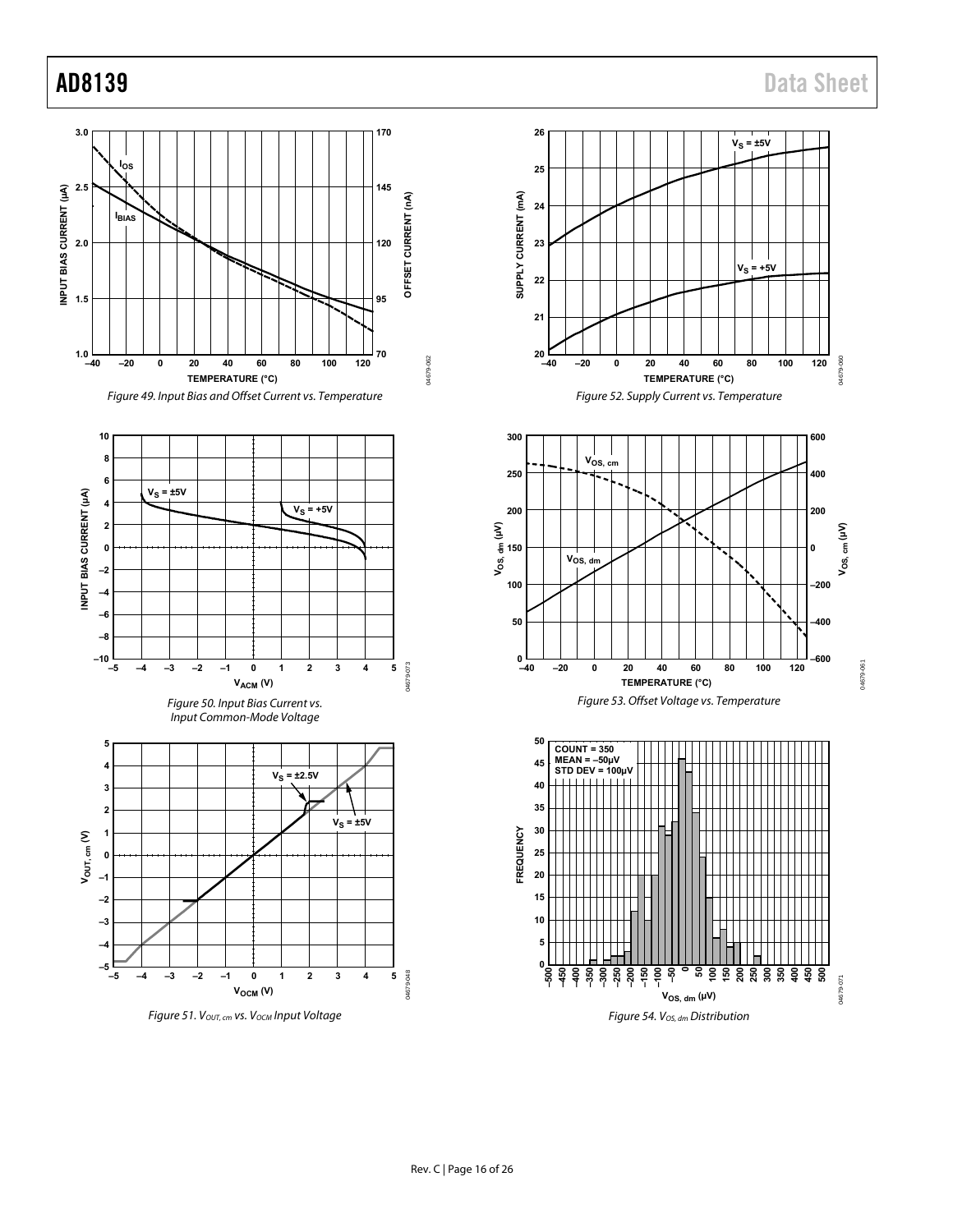



Figure 56. V<sub>OCM</sub> Bias Current vs. V<sub>OCM</sub> Input Voltage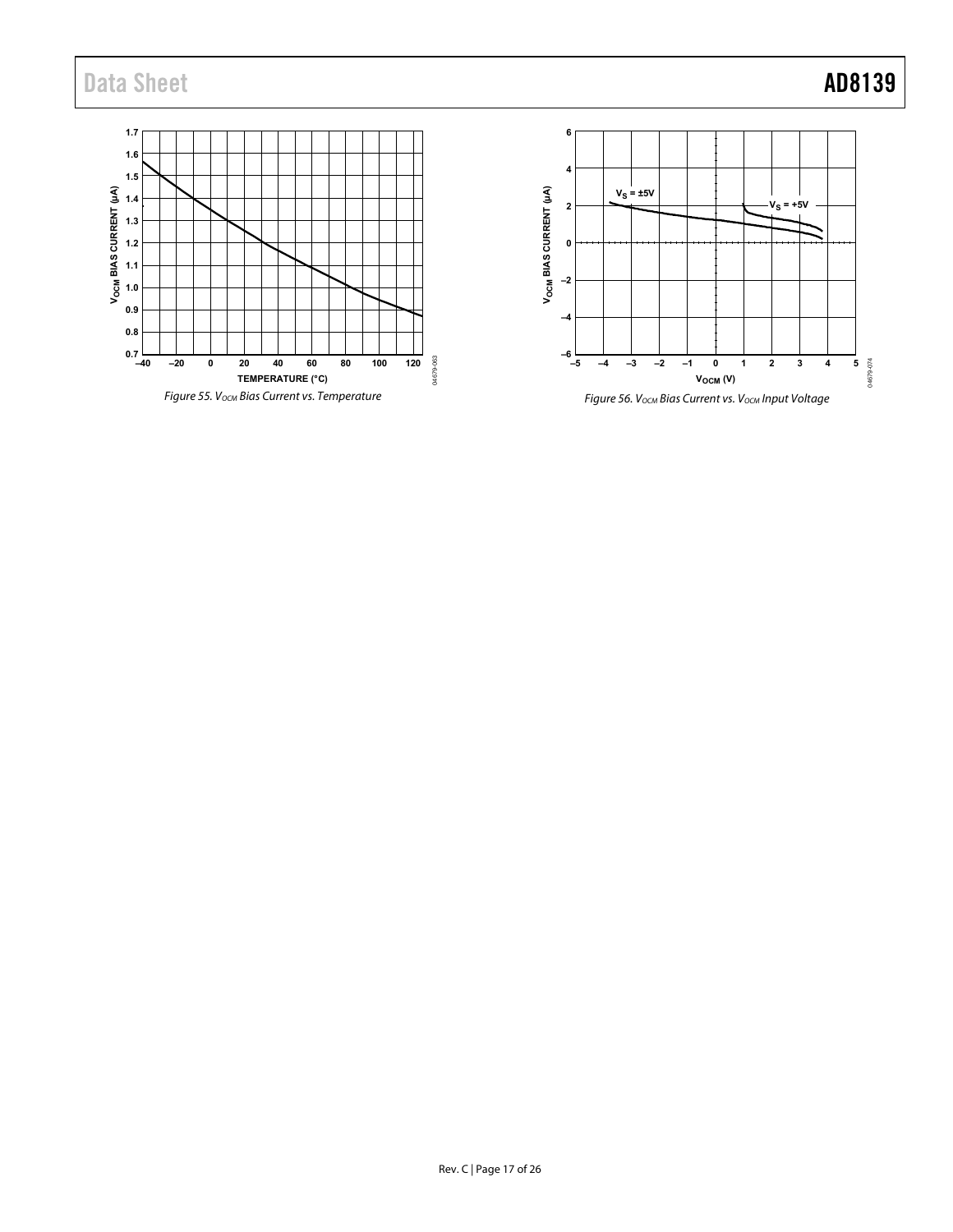# <span id="page-17-1"></span><span id="page-17-0"></span>TEST CIRCUITS



<span id="page-17-2"></span>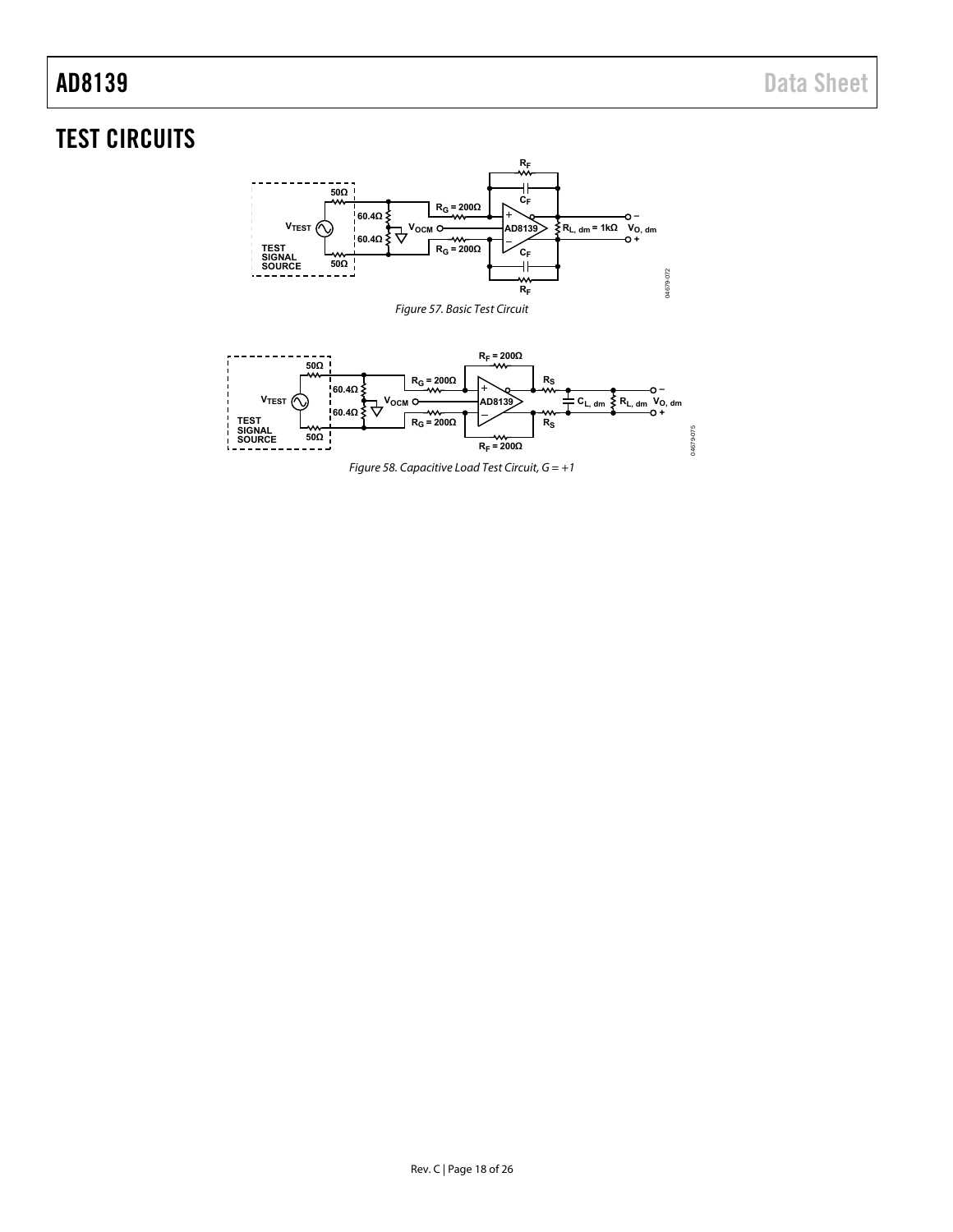## <span id="page-18-0"></span>THEORY OF OPERATION

The [AD8139 i](http://www.analog.com/ad8139?doc=ad8139.pdf)s a high speed, low noise differential amplifier fabricated on the Analog Devices second-generation extra fast complementary bipolar (XFCB) process. It is designed to provide two closely balanced differential outputs in response to either differential or single-ended input signals. Differential gain is set by external resistors, similar to traditional voltagefeedback operational amplifiers. The common-mode level of the output voltage is set by a voltage at the  $V_{\text{OCM}}$  pin and is independent of the input common-mode voltage. Th[e AD8139](http://www.analog.com/ad8139?doc=ad8139.pdf) has an H-bridge input stage for high slew rate, low noise, and low distortion operation and rail-to-rail output stages that provide maximum dynamic output range. This set of features allows for convenient single-ended-to-differential conversion, a common need to take advantage of modern high resolution ADCs with differential inputs.

### <span id="page-18-1"></span>**TYPICAL CONNECTION AND DEFINITION OF TERMS**

[Figure 59 s](#page-18-2)hows a typical connection for the [AD8139,](http://www.analog.com/ad8139?doc=ad8139.pdf) using matched external  $R_F/R_G$  networks. The differential input terminals of the [AD8139,](http://www.analog.com/ad8139?doc=ad8139.pdf)  $V_{AP}$  and  $V_{AN}$ , are used as summing junctions. An external reference voltage applied to the  $V_{OCM}$  terminal sets the output common-mode voltage. The two output terminals, V<sub>OP</sub> and V<sub>ON</sub>, move in opposite directions in a balanced fashion in response to an input signal.



<span id="page-18-2"></span>The differential output voltage is defined as

$$
V_{O, dm} = V_{OP} - V_{ON} \tag{1}
$$

Common-mode voltage is the average of two voltages. The output common-mode voltage is defined as

$$
V_{O, cm} = \frac{V_{OP} + V_{ON}}{2}
$$
 (2)

### **Output Balance**

Output balance is a measure of how well  $V_{OP}$  and  $V_{ON}$  are matched in amplitude and how precisely they are 180° out of phase with each other. It is the internal common-mode feedback loop that forces the signal component of the output common-mode towards zero, resulting in the near perfectly balanced differential

outputs of identical amplitude and exactly 180° out of phase. The output balance performance does not require tightly matched external components, nor does it require that the feedback factors of each loop be equal to each other. Low frequency output balance is limited ultimately by the mismatch of an on-chip voltage divider, which is trimmed for optimum performance.

Output balance is measured by placing a well-matched resistor divider across the differential voltage outputs and comparing the signal at the midpoint of the divider with the magnitude of the differential output. By this definition, output balance is equal to the magnitude of the change in output common-mode voltage divided by the magnitude of the change in output differential-mode voltage:

Output Balance = 
$$
\frac{\Delta V_{O, cm}}{\Delta V_{O, dm}}
$$
 (3)

The block diagram of th[e AD8139 i](http://www.analog.com/ad8139?doc=ad8139.pdf)[n Figure 60](#page-18-3) shows the external differential feedback loop (RF/RG networks and the differential input transconductance amplifier,  $G_{\text{DIFF}}$ ) and the internal common-mode feedback loop (voltage divider across V<sub>OP</sub> and V<sub>ON</sub> and the common-mode input transconductance amplifier,  $G_{CM}$ ). The differential negative feedback drives the voltages at the summing junctions  $V_{AN}$  and  $V_{AP}$  to be essentially equal to each other.

$$
V_{AN} = V_{AP} \tag{4}
$$

The common-mode feedback loop drives the output commonmode voltage, sampled at the midpoint of the two 500  $\Omega$  resistors, to equal the voltage set at the  $V_{\text{OCM}}$  terminal. This ensures that

$$
V_{OP} = V_{OCM} + \frac{V_{O, dm}}{2}
$$
 (5)

and

$$
V_{ON} = V_{OCM} - \frac{V_{O, dm}}{2}
$$
 (6)

<span id="page-18-3"></span>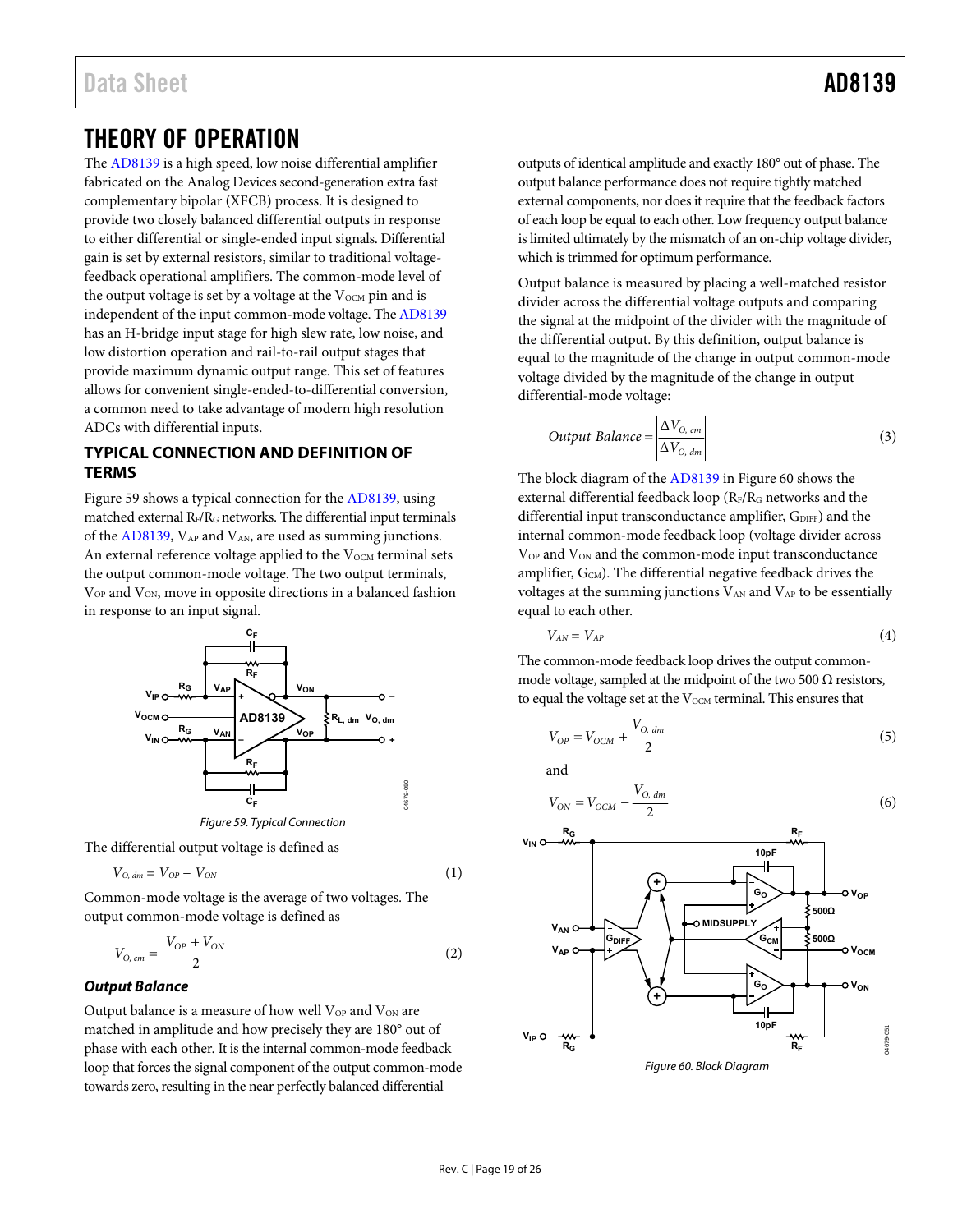## <span id="page-19-0"></span>APPLICATIONS INFORMATION

## <span id="page-19-1"></span>**ESTIMATING NOISE, GAIN, AND BANDWIDTH WITH MATCHED FEEDBACK NETWORKS**

### **Estimating Output Noise Voltage**

The total output noise is calculated as the root-sum-squared total of several statistically independent sources. Because the sources are statistically independent, the contributions of each must be individually included in the root-sum-square calculation. [Table 6](#page-19-2) lists recommended resistor values and estimates of bandwidth and output differential voltage noise for various closed-loop gains. For most applications, 1% resistors are sufficient.

<span id="page-19-2"></span>**Table 6. Recommended Values of Gain-Setting Resistors and Voltage Noise for Various Closed-Loop Gains** 

| ີ    |               |               |                                |                                                 |  |
|------|---------------|---------------|--------------------------------|-------------------------------------------------|--|
| Gain | $R_G(\Omega)$ | $R_F(\Omega)$ | 3 dB<br><b>Bandwidth (MHz)</b> | <b>Total Output</b><br>Noise (nV/ $\sqrt{Hz}$ ) |  |
|      | 200           | 200           | 400                            | 5.8                                             |  |
|      | 200           | 400           | 160                            | 9.3                                             |  |
|      | 200           | 1 k           | 53                             | 19.7                                            |  |
| 10   | 200           | 2 k           | 26                             | 37                                              |  |

The differential output voltage noise contains contributions from the input voltage noise and input current noise of the [AD8139 a](http://www.analog.com/ad8139?doc=ad8139.pdf)s well as those from the external feedback networks.

The contribution from the input voltage noise spectral density is computed as

$$
Vo_{-}nl = v_n \left( 1 + \frac{R_F}{R_G} \right), \text{ or equivalently, } v_n / \beta \tag{7}
$$

where  $v_n$  is defined as the input-referred differential voltage noise. This equation is the same as that of traditional op amps.

The contribution from the input current noise of each input is computed as

$$
Vo\_n2 = i_n (R_F) \tag{8}
$$

where *in* is defined as the input noise current of one input. Each input needs to be treated separately because the two input currents are statistically independent processes.

The contribution from each *RG* is computed as

$$
Vo_{n}a3 = \sqrt{4kTR_{G}} \left(\frac{R_{F}}{R_{G}}\right)
$$
\n(9)

This result can be intuitively viewed as the thermal noise of each RG multiplied by the magnitude of the differential gain.

The contribution from each  $R_F$  is computed as

$$
Vo\_n4 = \sqrt{4kTR_F} \tag{10}
$$

### **Voltage Gain**

The behavior of the node voltages of the single-ended-todifferential output topology can be deduced from the previous definitions. Referring t[o Figure 59,](#page-18-2) ( $C_F = 0$ ) and setting  $V_{IN} = 0$ , one can write

$$
\frac{V_{IP} - V_{AP}}{R_G} = \frac{V_{AP} - V_{ON}}{R_F}
$$
\n(11)

$$
V_{AN} = V_{AP} = V_{OP} \left( \frac{R_G}{R_F + R_G} \right) \tag{12}
$$

Solving the above two equations and setting  $V_{IP}$  to  $V_i$  gives the gain relationship for  $V_{O, dm}/V_i$ .

$$
V_{OP} - V_{ON} = V_{O, dm} = \frac{R_F}{R_G} V_i
$$
 (13)

An inverting configuration with the same gain magnitude can be implemented by simply applying the input signal to  $V_{\text{IN}}$  and setting  $V_{IP} = 0$ . For a balanced differential input, the gain from  $V_{IN, dm}$  to  $V_{O, dm}$  is also equal to  $R_F/R_G$ , where  $V_{IN, dm} = V_{IP} - V_{IN}$ .

### **Feedback Factor Notation**

When working with differential amplifiers, it is convenient to introduce the feedback factor β, which is defined as

$$
\beta = \frac{R_G}{R_F + R_G} \tag{14}
$$

This notation is consistent with conventional feedback analysis and is very useful, particularly when the two feedback loops are not matched.

### **Input Common-Mode Voltage**

The linear range of the  $V_{AN}$  and  $V_{AP}$  terminals extends to within approximately 1 V of either supply rail. Because  $V_{AN}$  and  $V_{AP}$  are essentially equal to each other, they are both equal to the input common-mode voltage of the amplifier. Their range is indicated in the [Specifications t](#page-2-0)ables as input common-mode range. The voltage at V<sub>AN</sub> and V<sub>AP</sub> for the connection diagram in Figure 59 can be expressed as

$$
V_{AN} = V_{AP} = V_{ACM} =
$$
\n
$$
\left(\frac{R_F}{R_F + R_G} \times \frac{(V_{IP} + V_{IN})}{2}\right) + \left(\frac{R_G}{R_F + R_G} \times V_{OCM}\right)
$$
\n(15)

where  $V_{ACM}$  is the common-mode voltage present at the amplifier input terminals.

Using the  $\beta$  notation, Equation 15 can be written as follows:

$$
V_{ACM} = \beta V_{OCM} + (1 - \beta) V_{ICM}
$$
 (16)

or equivalently,

$$
V_{ACM} = V_{ICM} + \beta (V_{OCM} - V_{ICM})
$$
\n(17)

where  $V_{ICM}$  is the common-mode voltage of the input signal, that is,  $V_{ICM} = V_{IP} + V_{IN}/2$ .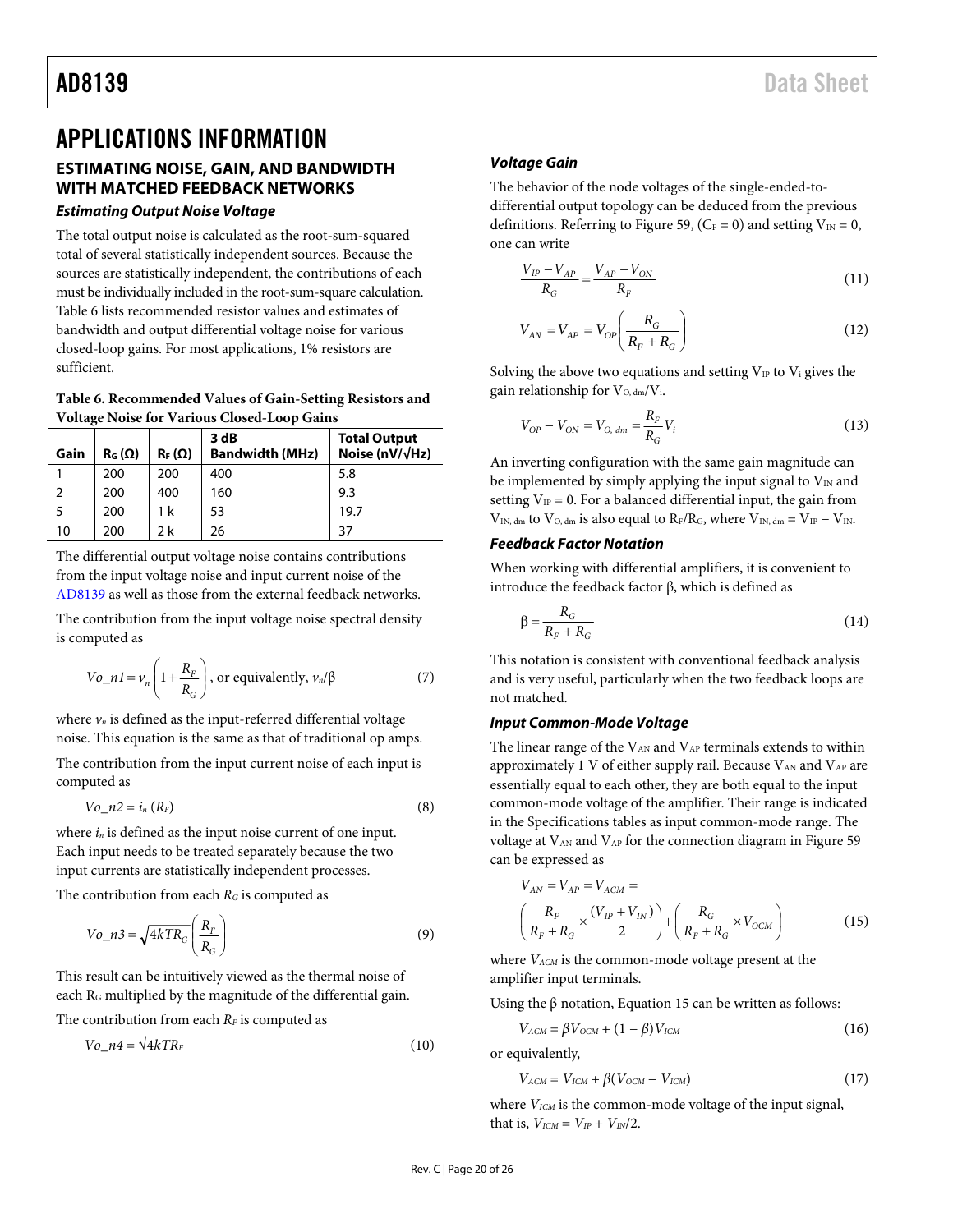For proper operation, the voltages at  $V_{AN}$  and  $V_{AP}$  must stay within their respective linear ranges.

### **Calculating Input Impedance**

The input impedance of the circuit i[n Figure 59 d](#page-18-2)epends on whether the amplifier is being driven by a single-ended or a differential signal source. For balanced differential input signals, the differential input impedance  $(R_{IN, dm})$  is simply

$$
R_{IN, dm} = 2R_G \tag{18}
$$

For a single-ended signal (for example, when  $V_{IN}$  is grounded and the input signal drives  $V_{IP}$ ), the input impedance becomes

$$
R_{IN} = \frac{R_G}{1 - \frac{R_F}{2(R_G + R_F)}}
$$
(19)

The input impedance of a conventional inverting op amp configuration is simply RG, but it is higher in Equation 19 because a fraction of the differential output voltage appears at the summing junctions,  $V_{AN}$  and  $V_{AP}$ . This voltage partially bootstraps the voltage across the input resistor RG, leading to the increased input resistance.

### **Input Common-Mode Swing Considerations**

In some single-ended-to-differential applications, when using a single-supply voltage, attention must be paid to the swing of the input common-mode voltage, VACM.

Consider the case in [Figure 61,](#page-20-0) where  $V_{IN}$  is 5 V p-p swinging about a baseline at ground, and VREF is connected to ground.

The circuit has a differential gain of 1.6 and  $\beta$  = 0.38. V<sub>ICM</sub> has an amplitude of 2.5 V p-p and is swinging about ground. Using the results in Equation 16, the common-mode voltage at the inputs of the [AD8139,](http://www.analog.com/ad8139?doc=ad8139.pdf)  $V_{ACM}$ , is a 1.5 V p-p signal swinging about a baseline of 0.95 V. The maximum negative excursion of  $V_{ACM}$  in this case is 0.2 V, which exceeds the lower input common-mode voltage limit.



<span id="page-20-0"></span>Figure 61[. AD8139 D](http://www.analog.com/ad8139?doc=ad8139.pdf)rivin[g AD7674,](http://www.analog.com/ad7674?doc=ad8139.pdf) 18-Bit, 800 kSPS ADC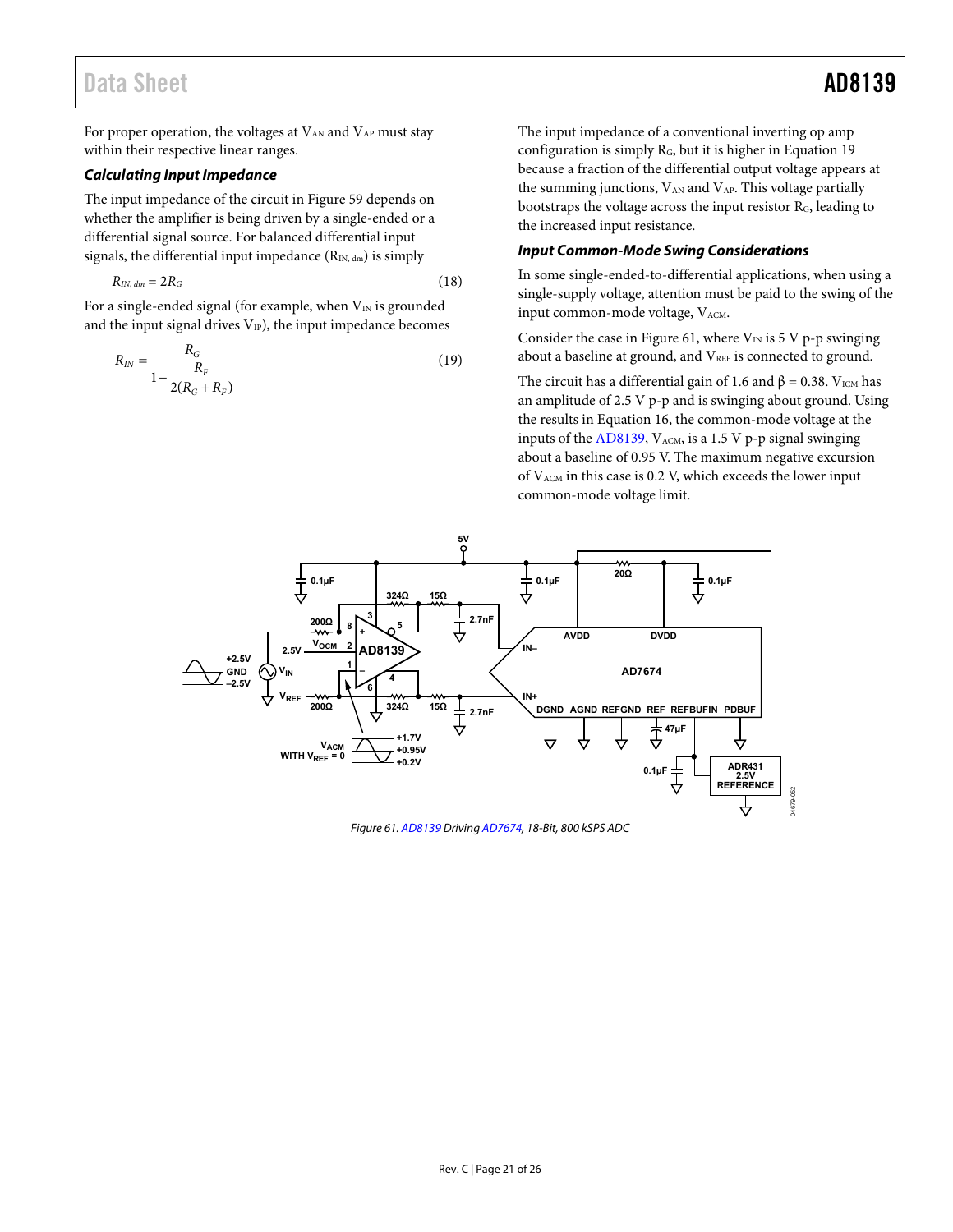One way to avoid the input common-mode swing limitation is to bias  $V_{IN}$  and  $V_{REF}$  at midsupply. In this case,  $V_{IN}$  is 5 V p-p swinging about a baseline at 2.5 V, and  $V_{REF}$  is connected to a low-Z 2.5 V source. V<sub>ICM</sub> now has an amplitude of 2.5 V p-p and is swinging about 2.5 V. Using the results in Equation 17,  $V_{ACM}$ is calculated to be equal to  $V_{ICM}$  because  $V_{OCM} = V_{ICM}$ . Therefore, VACM swings from 1.25 V to 3.75 V, which is well within the input common-mode voltage limits of th[e AD8139.](http://www.analog.com/ad8139?doc=ad8139.pdf) Another benefit seen in this example is that because  $V_{OCM} = V_{ACM} = V_{ICM}$ no wasted common-mode current flows[. Figure 62](#page-21-0) illustrates how to provide the low-Z bias voltage. For situations that do not require a precise reference, a simple voltage divider suffices to develop the input voltage to the buffer.



<span id="page-21-0"></span>Another way to avoid the input common-mode swing limitation is to use dual power supplies on th[e AD8139.](http://www.analog.com/ad8139?doc=ad8139.pdf) In this case, the

### **Bandwidth vs. Closed-Loop Gain**

biasing circuitry is not required.

The 3 dB bandwidth of th[e AD8139 d](http://www.analog.com/ad8139?doc=ad8139.pdf)ecreases proportionally to increasing closed-loop gain in the same way as a traditional voltage feedback operational amplifier. For closed-loop gains greater than 4, the bandwidth obtained for a specific gain can be estimated as

$$
f - 3 dB, V_{OUT, dm} = \frac{R_G}{R_G + R_F} \times (300 \text{ MHz})
$$
 (20)

or equivalently, β(300 MHz).

This estimate assumes a minimum 90° phase margin for the amplifier loop, which is a condition approached for gains greater than 4. Lower gains show more bandwidth than predicted by the equation due to the peaking produced by the lower phase margin.

### **Estimating DC Errors**

Primary differential output offset errors in the [AD8139 a](http://www.analog.com/ad8139?doc=ad8139.pdf)re due to three major components: the input offset voltage, the offset between the  $V_{AN}$  and  $V_{AP}$  input currents interacting with the feedback network resistances, and the offset produced by the dc voltage difference between the input and output common-mode voltages in conjunction with matching errors in the feedback network.

The first output error component is calculated as

$$
Vo_e = V_{I0} \left( \frac{R_F + R_G}{R_G} \right)
$$
, or equivalently as  $V_{I0} / \beta$  (21)

where  $V_{IO}$  is the input offset voltage. The input offset voltage of the [AD8139 i](http://www.analog.com/ad8139?doc=ad8139.pdf)s laser trimmed and guaranteed to be less than 500 μV.

The second error is calculated as

$$
Vo_{-}e2 = I_{IO} \left( \frac{R_{F} + R_{G}}{R_{G}} \right) \left( \frac{R_{G}R_{F}}{R_{F} + R_{G}} \right) = I_{IO} (R_{F})
$$
 (22)

where *I<sub>IO</sub>* is defined as the offset between the two input bias currents.

The third error voltage is calculated as

$$
Vo_e3 = \Delta enr \times (V_{ICM} - V_{OCM})
$$
 (23)

where Δ*enr* is the fractional mismatch between the two feedback resistors.

The total differential offset error is the sum of these three error sources.

### **Other Impact of Mismatches in the Feedback Networks**

The internal common-mode feedback network still forces the output voltages to remain balanced, even when the RF/RG feedback networks are mismatched. However, the mismatch causes a gain error proportional to the feedback network mismatch.

Ratio-matching errors in the external resistors degrade the ability to reject common-mode signals at the  $V_{AN}$  and  $V_{IN}$  input terminals, much the same as with a four-resistor difference amplifier made from a conventional op amp. Ratio-matching errors also produce a differential output component that is equal to the  $V_{OCM}$  input voltage times the difference between the feedback factors (βs). In most applications using 1% resistors, this component amounts to a differential dc offset at the output that is small enough to be ignored.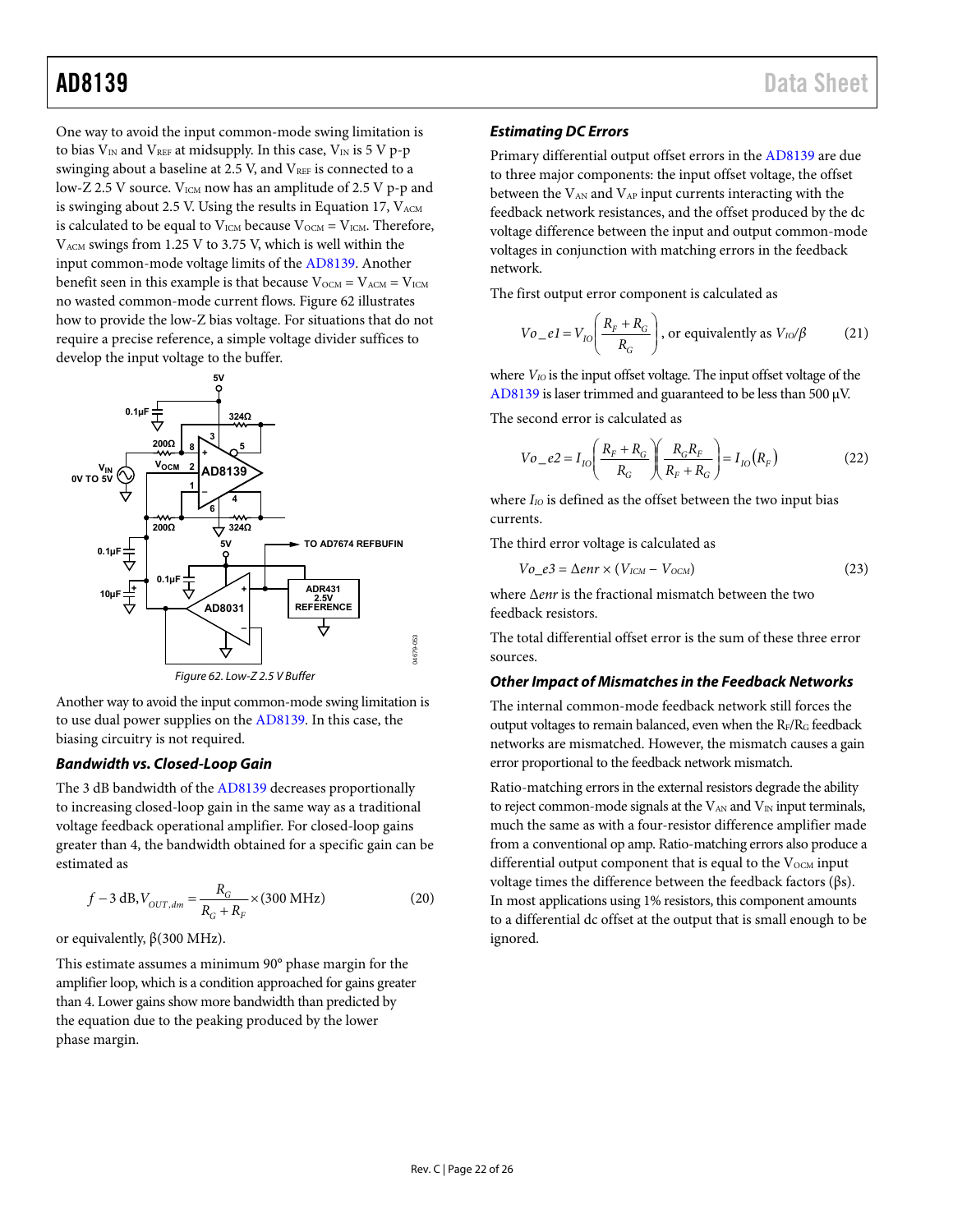## **Driving a Capacitive Load**

A purely capacitive load reacts with the bondwire and pin inductance of the [AD8139,](http://www.analog.com/ad8139?doc=ad8139.pdf) resulting in high frequency ringing in the transient response and loss of phase margin. One way to minimize this effect is to place a small resistor in series with each output to buffer the load capacitance (se[e Figure 58 a](#page-17-2)nd [Figure 63\)](#page-22-0). The resistor and load capacitance form a first-order, low-pass filter; therefore, the resistor value should be as small as possible. In some cases, the ADCs require small series resistors to be added on their inputs.



<span id="page-22-0"></span>

### **Layout Considerations**

Standard high speed PCB layout practices should be adhered to when designing with th[e AD8139.](http://www.analog.com/ad8139?doc=ad8139.pdf) A solid ground plane is recommended, and good wideband power supply decoupling networks should be placed as close as possible to the supply pins.

To minimize stray capacitance at the summing nodes, the copper in all layers under all traces and pads that connect to the summing nodes should be removed. Small amounts of stray summing-node capacitance cause peaking in the frequency response, and large amounts can cause instability. If some stray summing-node capacitance is unavoidable, its effects can be compensated for by placing small capacitors across the feedback resistors.

### **Terminating a Single-Ended Input**

Controlled impedance interconnections are used in most high speed signal applications, and they require at least one line termination. In analog applications, a matched resistive termination is generally placed at the load end of the line. This section deals with how to properly terminate a single-ended input to th[e AD8139.](http://www.analog.com/ad8139?doc=ad8139.pdf)

The input resistance presented by the [AD8139](http://www.analog.com/ad8139?doc=ad8139.pdf) input circuitry is seen in parallel with the termination resistor, and its loading effect must be taken into account. The Thevenin equivalent circuit of the driver, its source resistance, and the termination resistance must all be included in the calculation as well. An exact solution to the problem requires the solution of several simultaneous algebraic equations and is beyond the scope of this data sheet. An iterative solution is also possible and simpler, especially considering the fact that standard 1% resistor values are generally used.

[Figure 64 s](#page-23-0)hows th[e AD8139](http://www.analog.com/ad8139?doc=ad8139.pdf) in a unity-gain configuration driving the [AD6645,](http://www.analog.com/ad6645?doc=ad8139.pdf) which is a 14-bit, high speed ADC, and with the following discussion, provides a good example of how to provide a proper termination in a 50  $\Omega$  environment.

The termination resistor,  $R_T$ , in parallel with the 268  $\Omega$  input resistance of the [AD8139](http://www.analog.com/ad8139?doc=ad8139.pdf) circuit (calculated using Equation 19), yields an overall input resistance of 50  $\Omega$  that is seen by the signal source. To have matched feedback loops, each loop must have the same  $R_G$  if they have the same  $R_F$ . In the input (upper) loop, R<sub>G</sub> is equal to the 200  $\Omega$  resistor in series with the (+) input plus the parallel combination of  $R_T$  and the source resistance of 50  $\Omega$ . In the upper loop,  $R_G$  is therefore equal to 228  $\Omega$ . The closest standard 1% value to 228  $\Omega$  is 226  $\Omega$  and is used for R<sub>G</sub> in the lower loop. Greater accuracy could be achieved by using two resistors in series to obtain a resistance closer to 228  $Ω$ .

Things get more complicated when it comes to determining the feedback resistor values. The amplitude of the signal source generator Vs is two times the amplitude of its output signal when terminated in 50 Ω. Therefore, a 2 V p-p terminated amplitude is produced by a 4 V p-p amplitude from VS. The Thevenin equivalent circuit of the signal source and  $R_T$  must be used when calculating the closed-loop gain, because in the upper loop, RG is split between the 200  $\Omega$  resistor and the Thevenin resistance looking back toward the source. The Thevenin voltage of the signal source is greater than the signal source output voltage when terminated in 50  $\Omega$  because R<sub>T</sub> must always be greater than 50 Ω. In this case, RT is 61.9 Ω and the Thevenin voltage and resistance are 2.2 V p-p and 28  $Ω$ , respectively. Now the upper input branch can be viewed as a 2.2 V p-p source in series with 228 Ω. Because this is a unity-gain application, a 2 V p-p differential output is required, and RF must therefore be 228 ×  $(2/2.2) = 206 \Omega$ . The closest standard value to this is 205  $\Omega$ .

When generating the [Typical Performance Characteristics d](#page-8-0)ata, the measurements were calibrated to take the effects of the terminations on the closed-loop gain into account.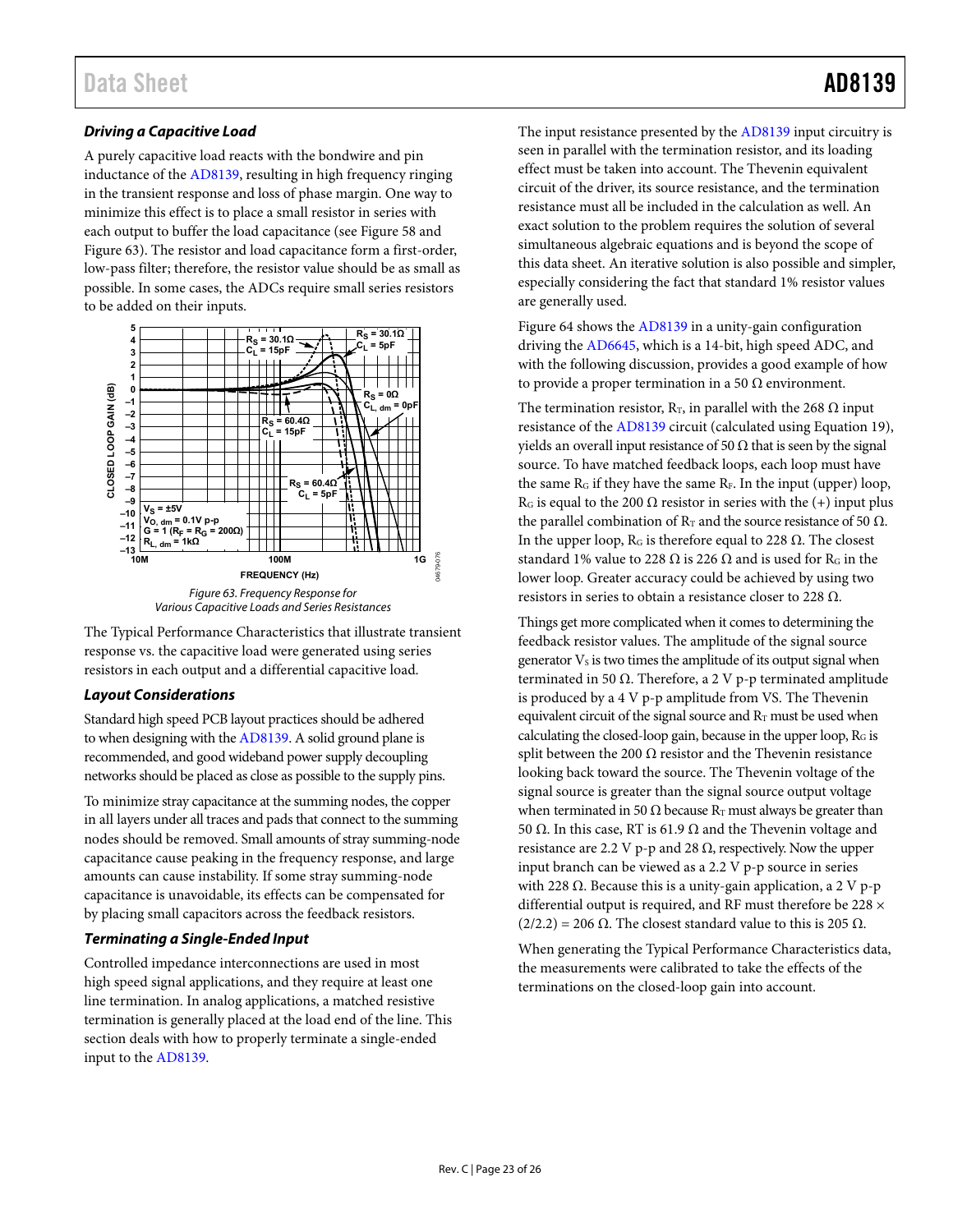Because this is a single-ended-to-differential application on a single supply, the input common-mode voltage swing must be checked. From [Figure 64,](#page-23-0)  $β = 0.52$ , V<sub>OCM</sub> = 2.4 V, and V<sub>ICM</sub> is 1.1 V p-p swinging about ground. Using Equation 16, VACM is calculated to be 0.53 V p-p swinging about a baseline of 1.25 V, and the minimum negative excursion is approximately 1 V.

### **Exposed Paddle (EP)**

The 8-lead SOIC and the 8-lead LFCSP have an exposed paddle on the bottom of the package. To achieve the specified thermal resistance, the exposed paddle must be soldered to one of the PCB planes. The exposed paddle mounting pad should contain several thermal vias within it to ensure a low thermal path to the plane.



<span id="page-23-0"></span>Figure 64[. AD8139 D](http://www.analog.com/ad8139?doc=ad8139.pdf)rivin[g AD6645,](http://www.analog.com/ad6645?doc=ad8139.pdf) 14-Bit, 80 MSPS/105 MSPS ADC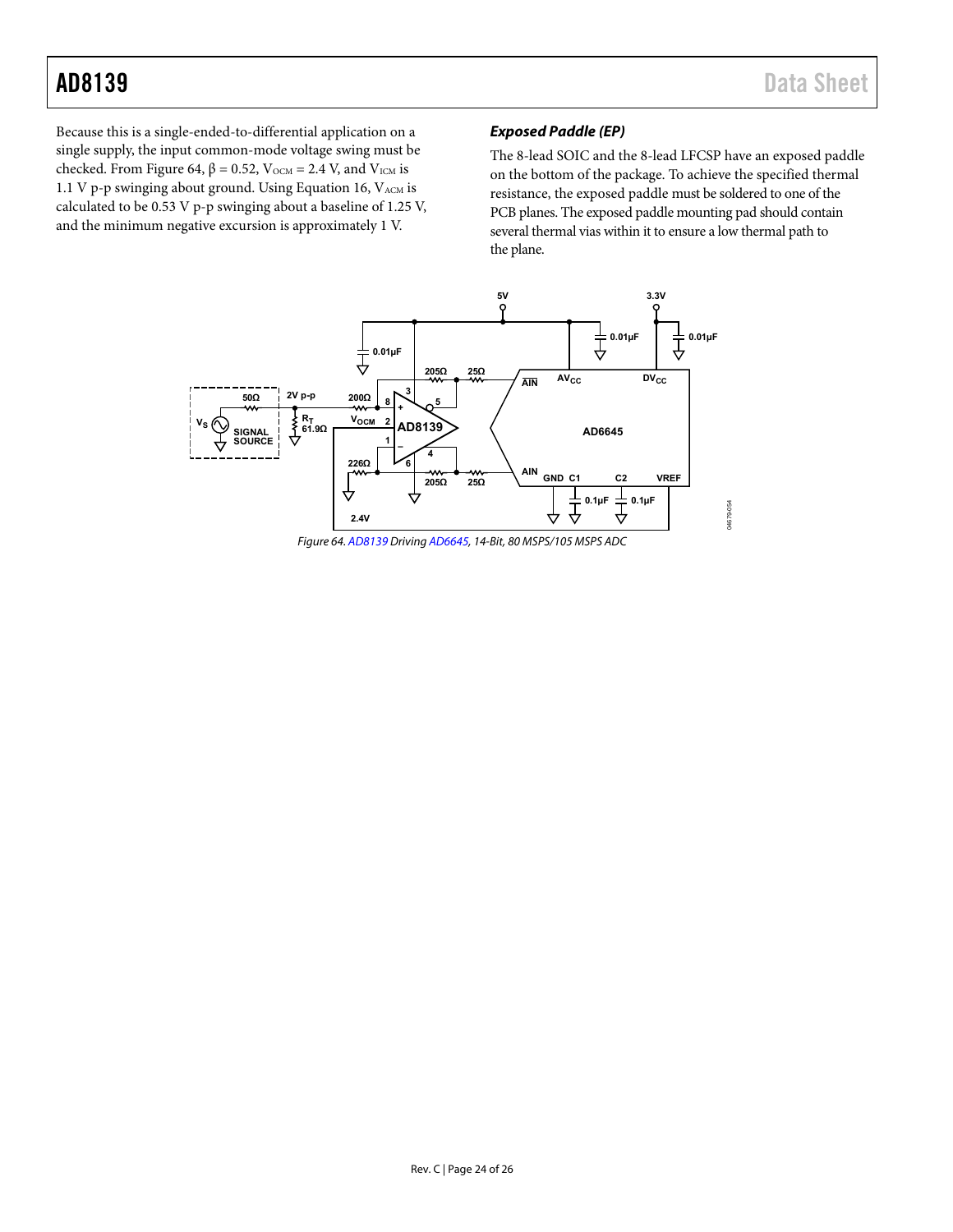## <span id="page-24-0"></span>OUTLINE DIMENSIONS





*Dimensions shown in millimeters*